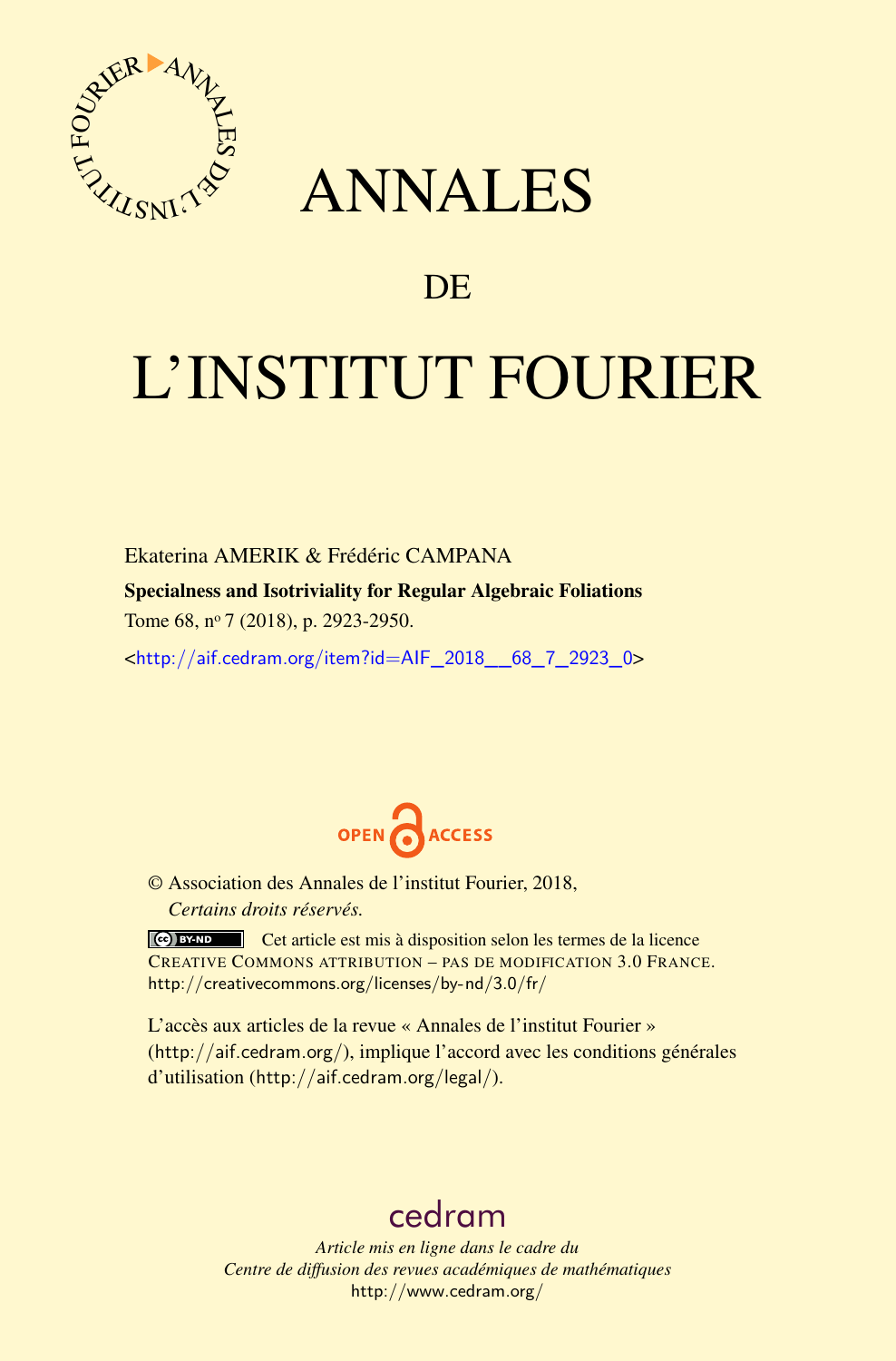#### SPECIALNESS AND ISOTRIVIALITY FOR REGULAR ALGEBRAIC FOLIATIONS

**by Ekaterina AMERIK & Frédéric CAMPANA (\*)**

Dedicated to Jean-Pierre Demailly on the occasion of his 60th birthday

ABSTRACT. — We show that an everywhere regular foliation  $\mathcal F$  on a quasiprojective manifold, such that all of its leaves are compact with semi-ample canonical bundle, has isotrivial family of leaves when the orbifold base of this family is special. The specialness condition means that for any  $p > 0$ , the *p*-th exterior power of the logarithmic extension of its conormal bundle does not contain any rank-one subsheaf of maximal possible Kodaira dimension *p*. This condition is satisfied, for example, in the very particular case when the Kodaira dimension of the determinant of the logarithmic extension of the conormal bundle vanishes. Motivating examples are given by the "algebraically coisotropic" submanifolds of irreducible hyperkähler projective manifolds.

RÉSUMÉ. — Nous montrons l'isotrivialité des feuilles d'un feuilletage  $\mathcal F$  partout régulier et à feuilles compactes sur une variété quasi-projective lorsque la base orbifolde de la famille des feuilles est spéciale. Cette dernière condition signifie que, pour tout *p >* 0, la puissance extérieure *p*-ième de l'extension logarithmique du fibré conormal de F ne contient aucun sous-faisceau de rang un de dimension de Kodaira maximale *p*. Cette condition est satisfaite, par exemple, dans le cas très particulier où la dimension de Kodaira du déterrminant de l'extension logarithmique du fibré conormal est nulle. Des exemples de cette situation sont fournis par les sous-variétés « algébriquement coisotropes » des variétés hyperkählériennes irréductibles projectives.

#### **1. Introduction**

Smooth algebraic families of canonically polarized manifolds, or, more generally, polarized manifolds with semi-ample canonical bundle over a smooth quasiprojective base have been intensively studied in recent years,

Keywords: algebraic foliations, isotriviality, orbifold divisors, special quasi-projective manifolds.

<sup>2010</sup> Mathematics Subject Classification: 14C05, 14D06, 14E22,14E30, 14E40, 14J32.

<sup>(\*)</sup> The first-named author was partially supported by the Russian Academic Excellence Project 5-100.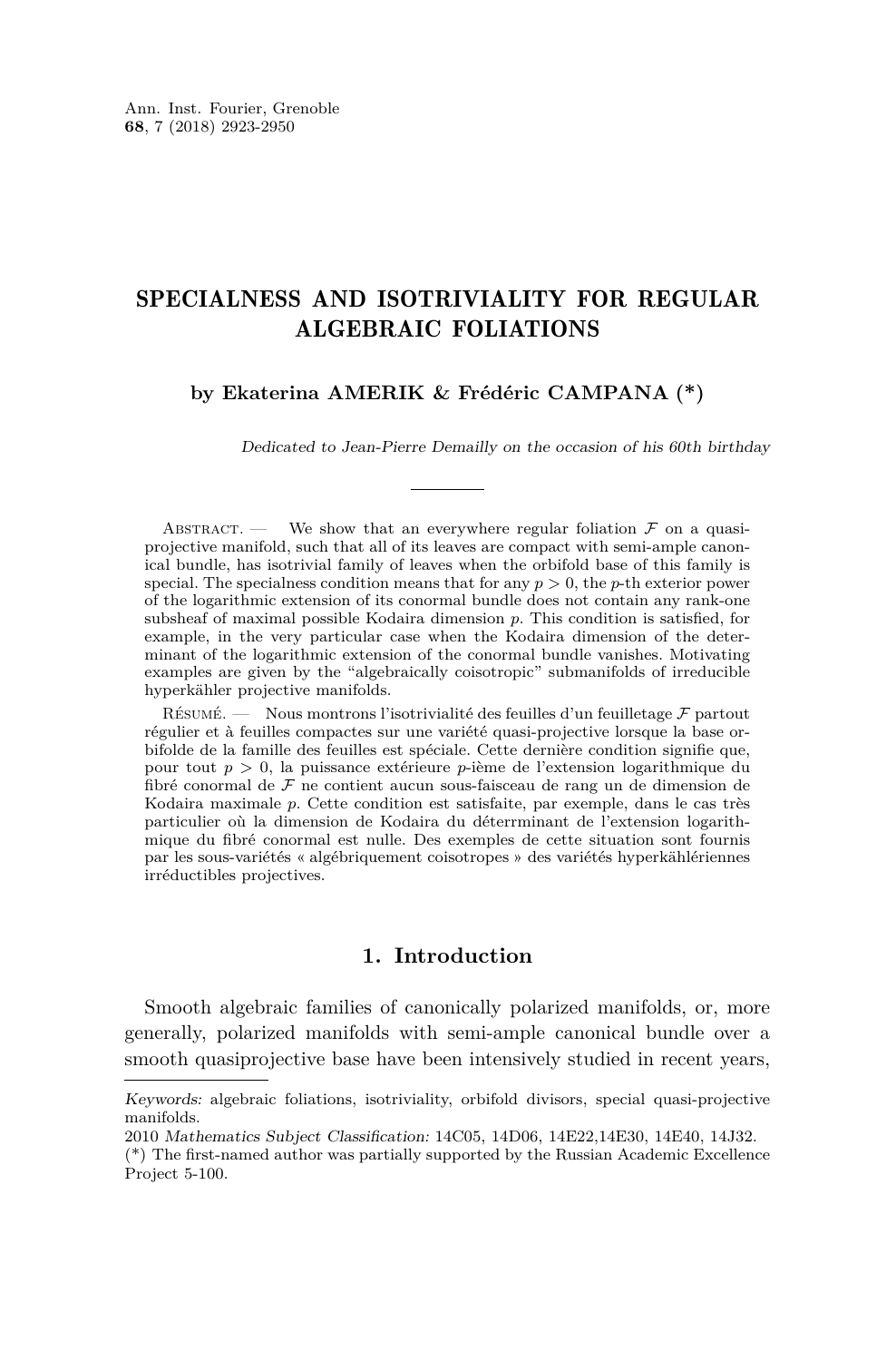starting from the work by Viehweg and Zuo [\[18\]](#page-27-0). Their main result ([\[18,](#page-27-0) Theorem 1.4) states that if  $f: X \to B$  is such a family and  $\overline{B}$  a smooth compactification such that the complement *S* of *B* in  $\overline{B}$  is a normal crossing divisor, then some symmetric power of the log-cotangent bundle of *B* has an invertible subsheaf whose Kodaira dimension is at least the number of moduli  $\text{Var}(f)$  of the family<sup>(1)</sup>. Viehweg conjectured that the base of a family of canonically polarized manifolds of maximal variation  $(\text{Var}(f))$  $\dim(B)$ ) must be of log-general type. This conjecture is established in [\[5\]](#page-27-1) (but see [\[6\]](#page-27-2) for a simpler argument).

A more general conjecture was stated in [\[4\]](#page-27-3), asserting that such a family is isotrivial (that is,  $Var(f) = 0$ ) if *B* is special, which roughly means that *B* does not admit a map onto a positive-dimensional "orbifold" of general type. We do not recall the precise definition of a special quasi-projective manifold in this introduction, and just mention that  $(B, S)$  is special if its log-Kodaira dimension is zero. This isotriviality conjecture implies that the moduli map factors through the "core map" (see [\[4\]](#page-27-3)), and so the variation can be maximal only if the core map is the identity map on *B*, which is then of log-general type.

The isotriviality conjecture has been proved by Jabbusch and Kebekus in dimensions two and three  $([12], [11])$  $([12], [11])$  $([12], [11])$  $([12], [11])$  $([12], [11])$ . B. Taji  $([16])$  $([16])$  $([16])$  proved it in general, using [\[5\]](#page-27-1). A simplified version of Taji's proof, based on [\[6\]](#page-27-2), can be found in [\[7\]](#page-27-7).

We consider here, more generally, the case when the family  $f: X \to B$ is not smooth but only quasi-smooth, that is, has only multiple fibers with smooth reduction as singularities; *B* may then acquire quotient singularities.

Such is the case when there is a smooth foliation  $\mathcal F$  on  $X$  such that its leaves are fibers of *f*. The base *B* then carries a natural orbifold structure coming from the multiple fibers and one can ask whether the specialness of the orbifold base again implies the isotriviality of the family. The definition of the specialness of the orbifold base in this (mildly) singular context is part of the problem.

In this paper we give two equivalent definitions of the specialness of the orbifold base: first as a property of the relative cotangent of the foliation in Section [4,](#page-6-0) and then via multiple fibres of fibrations (in the spirit of [\[4\]](#page-27-3)) in Section [9.](#page-11-0) Using Viehweg–Zuo sheaves and [\[6\]](#page-27-2), we prove that if *X* is a connected quasi-projective complex manifold with an everywhere regular

<sup>&</sup>lt;sup>(1)</sup> In the semi-ample case [\[18\]](#page-27-0) has an additional requirement that  $Var(f)$  is maximal, but the general case reduces to this by the argument of [\[12,](#page-27-4) Theorem 3.4].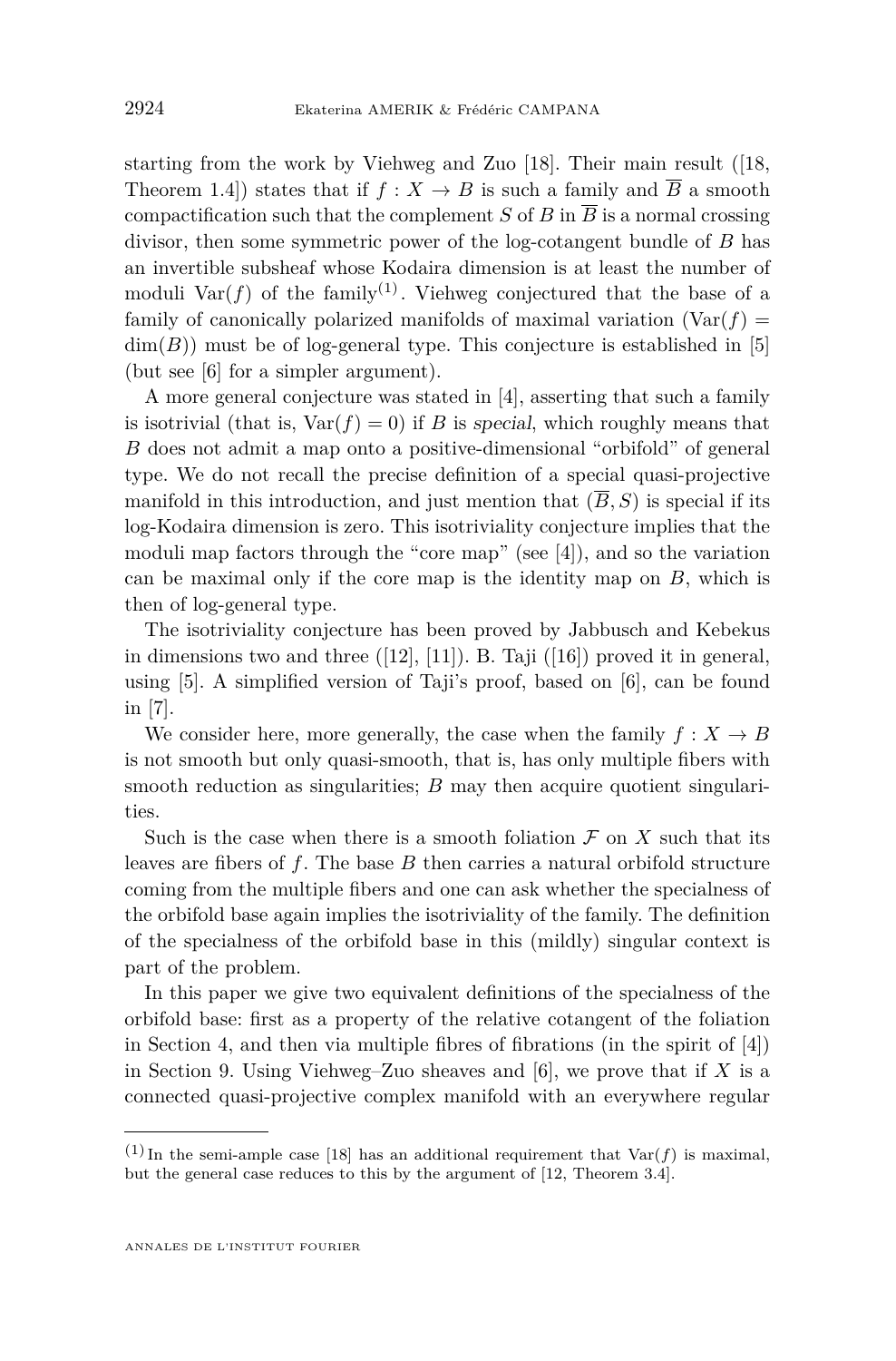foliation  $\mathcal F$  with compact leaves which have semi-ample canonical bundle, then the family of its leaves is isotrivial provided that its orbifold base is special. The first step of the proof, in Section [8,](#page-10-0) is a "tautological" base change which produces a family with non-multiple smooth fibres.

This isotriviality statement should hold for more general fibres, probably when their canonical bundle is pseudo-effective, as the work of Popa and Schnell [\[15\]](#page-27-8) seems to indicate.

It would also be interesting to extend our main result to the case when *X* is a complement to a proper subvariety in a compact Kähler manifold. Such manifolds are sometimes called quasi-Kähler by a slight abuse of terminology (indeed, quasi-Kähler manifolds are Kähler). Much of our preliminary discussion is made in the quasi-Kähler case since this seems to be a natural setting.

It is a great pleasure for us to dedicate this paper to Jean-Pierre Demailly. The methods he has developed are important for explicit construction of the Viehweg–Zuo sheaves (see [\[2\]](#page-27-9)), and his theorem [\[8\]](#page-27-10) provides a potential source of examples or counterexamples.

#### **2. Regular Algebraic Foliations. Compactification**

Let X be a connected complex manifold of complex dimension  $n$ , and  $\mathcal F$ an everywhere regular holomorphic foliation on *X*. Recall that this means that  $\mathcal{F} \subset TX$  is an involutive subbundle, say of rank  $r, 0 \leq r \leq n$ . The foliation  $\mathcal F$  is called *compact*, or algebraically integrable, or algebraic for short if all of its leaves are compact<sup>(2)</sup>. It is well-known that if *X* is Kähler, the holonomy group of each leaf of a compact foliation  $\mathcal F$  is finite (see [\[9\]](#page-27-11), or [\[14\]](#page-27-12), Corollary, in the case of a non-compact *X*).

In this paper *X* is always assumed quasi-Kähler, that is, a complement to a proper subvariety in a compact Kähler manifold  $\overline{X}$ , and  $\overline{F}$  is assumed "algebraic" in the preceding sense. In fact nearly all our results are valid only for a quasiprojective  $X$ , but the natural setting seems to be complex analytic. In the  $C^{\infty}$  category, Reeb stability theorem asserts that locally around a compact fiber *F* with finite holonomy group *G* and a local transverse *T*, *X* is the quotient of  $\tilde{F} \times T$ , where  $\tilde{F}$  is the *G*-covering of *F*, by the diagonal action of *G*, and so the leaves of the foliation are the fibers of a map  $f$  which is just the projection to  $T/G$ . In the holomorphic situation,

 $(2)$  the term "algebraic" refers to the Zariski topology as opposed to the metric one. When *X* is quasi-projective, the associated fibration *f* defined in this section is projective.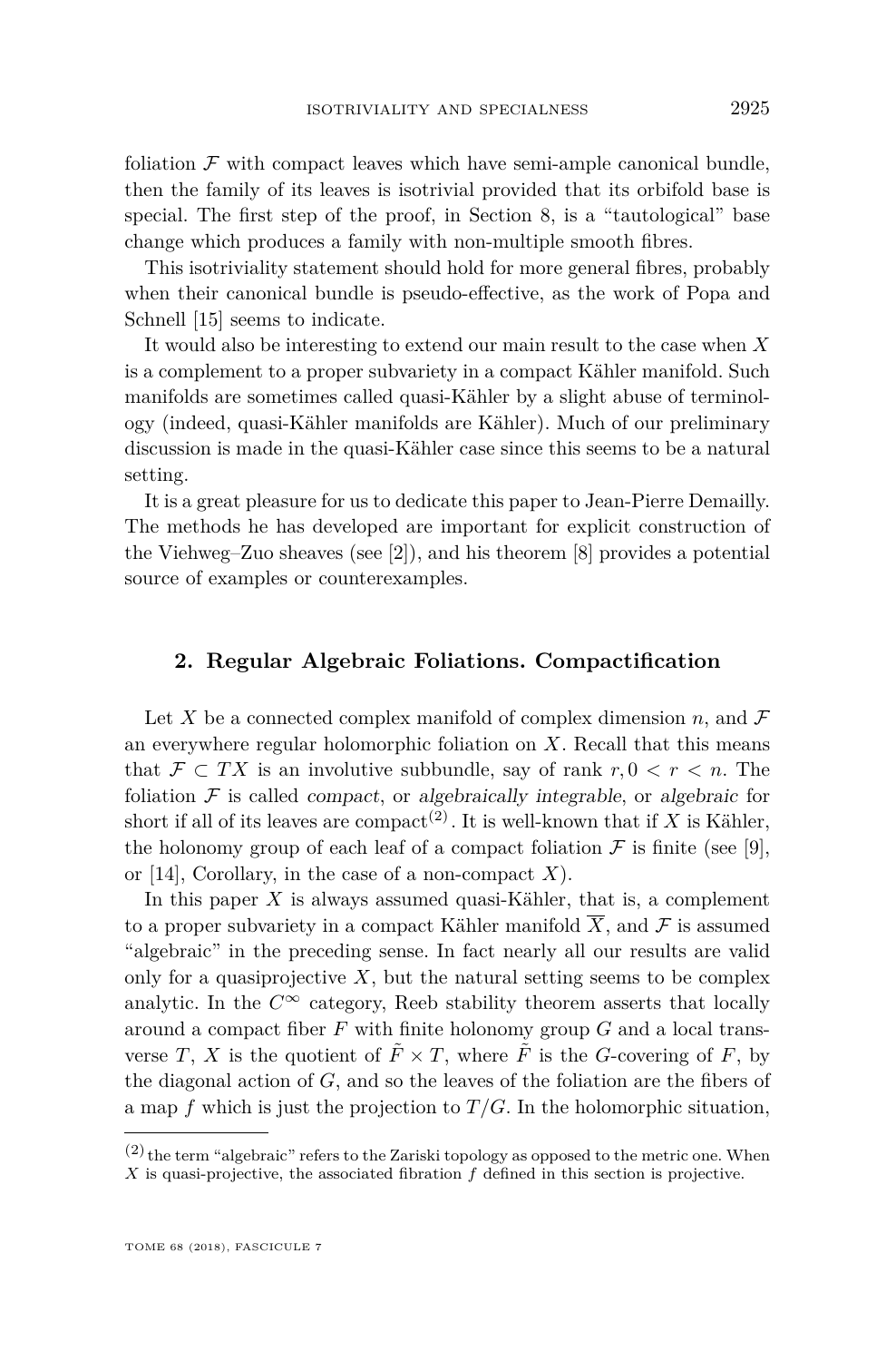the complex structure on the neighbouring fibers varies, so that *X* locally around a compact fiber with finite holonomy is a "quotient of a submersion" rather than quotient of a product. There is still a local transverse *T* with the action of the holonomy group  $G$  and the projection  $f$  of a saturated neighbourhood of a fiber in *X* to  $T/G$ , with the leaves of  $\mathcal F$  as fibers (see [\[10,](#page-27-13) Theorem 2.4]).

When *X* is quasi-Kähler, the holonomy group of each leaf of  $\mathcal F$  is finite, and the existence and compactness of the components of the Chow–Barlet space of the compactification of *X* implies the existence of a proper and connected holomorphic fibration  $f: X \to B$  onto an irreducible normal complex space *B* of dimension  $n - r$  whose reduced fibres  $F_b$ ,  $b \in B$ , are exactly the leaves of  $f$  (see for example [\[1\]](#page-27-14); the local fibrations around leaves with trivial holonomy glue together to give a map to a component of the Barlet space which by compactness is extended to the whole of *X*). Conversely, any such fibration  $f: X \to B$  defines an algebraic (everywhere regular) foliation  $\mathcal F$  which is the saturation of the kernel of  $df$  in the tangent bundle *TX*.

We define the multiplicity of a fibre  $F_b$  in the cycle-theoretic sense, that is, as the number of intersection points of a local transverse  $T$  to  $F_b$  with a general neighbouring fibre. Clearly this is the same as the order of the holonomy group of *Fb*.

Our fibration is "orbi-smooth" in the sense that all of its fibres have smooth reduced support, and *B* has quotient singularities (see [\[1\]](#page-27-14) for details). Over the complement to a codimension-two subset in *B*, the map *f* locally at the point  $x \in F_b$  can be written as  $(z_1, z_2, \ldots z_{n-r}, \ldots, z_n) \mapsto$  $(z_1^m, z_2, \ldots z_{n-r})$  where  $m = m_b$  is the multiplicity of  $F_b$ , and this multiplicity is also that of the fiber seen as an analytic space (or a scheme in the quasiprojective setting).

We next choose a smooth compactification  $(\overline{X}, \overline{D})$  such that  $\overline{D} = \overline{X} - X$ is a simple normal crossing divisor. The compactness of the components of the Chow–Barlet space of analytic cycles on  $\overline{X}$  implies that the fibration *f* extends to a holomorphic fibration  $\overline{f}$  :  $\overline{X} \to \overline{B}$  with  $\overline{B}$  normal, and such that  $\overline{D} = \overline{f}^{-1}(E)$ , where  $E = \overline{B} - B$  is a divisor on  $\overline{B}$ .

Our aim is to give criteria under which an algebraic foliation is isotrivial, that is, all of its generic leaves are isomorphic. Our main result is Theorem [5.1](#page-7-0) below. We assume that *X* is quasiprojective, so that the leaves of  $\mathcal F$  are naturally polarized, and that the leaves of  $\mathcal F$  have semi-ample canonical bundle. The criterion we give is expressed in terms of specialness (see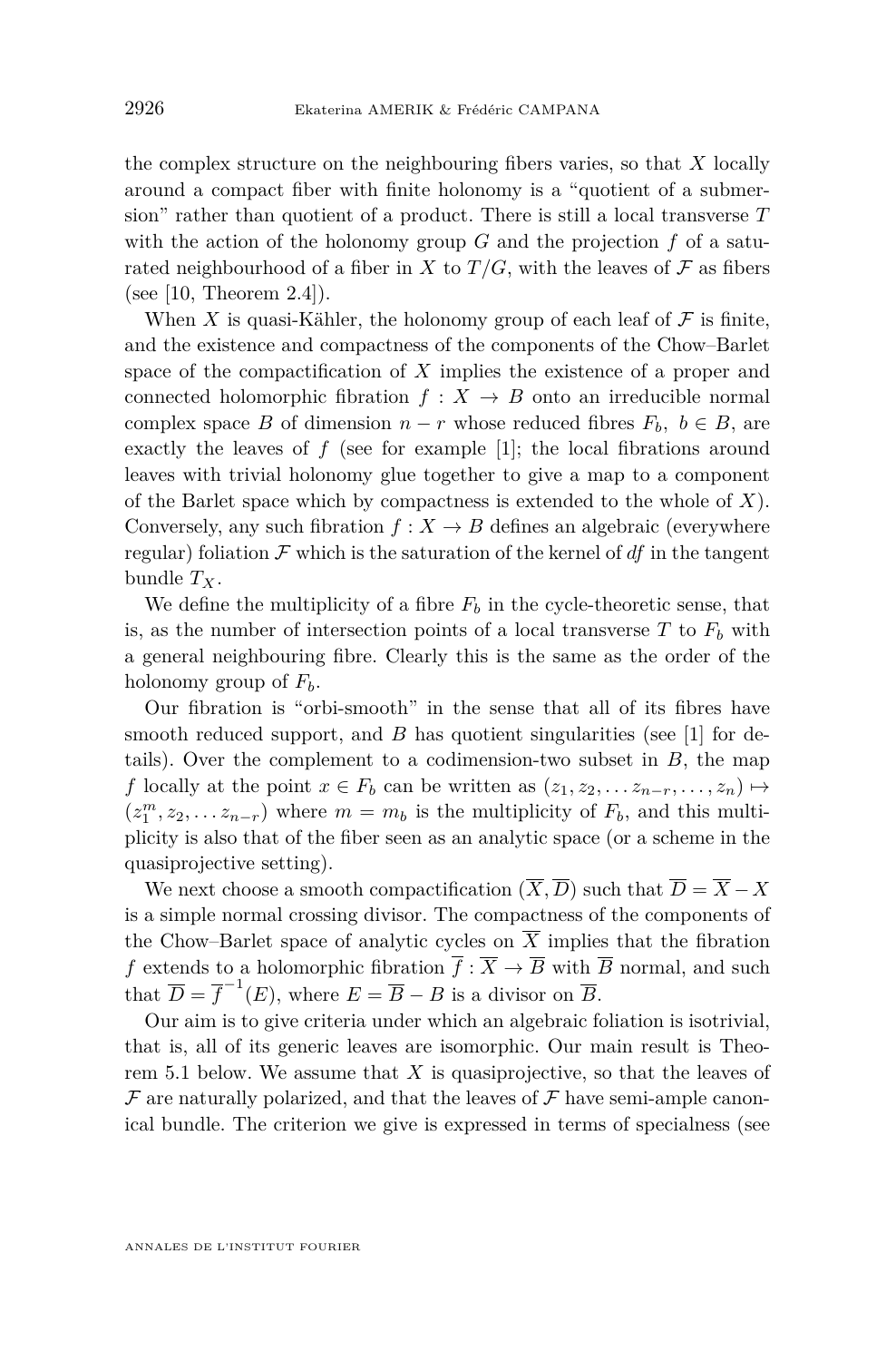Section [4\)](#page-6-0) of the log-conormal sheaf of  $\mathcal F$ , which we define in the next section. This property will be shown to be equivalent in Section [9](#page-11-0) to another, more geometric property: the specialness of the orbifold base (*B, DB*) of the fibration *f*, defined in Section [9.](#page-11-0)

#### **3. The log-conormal sheaf of** F

<span id="page-5-0"></span>Let  $\mathcal F$  be an everywhere regular foliation on the connected quasi-Kähler manifold *X*. Let  $\overline{X}$ , *B*,  $\overline{B}$ ,  $f$ ,  $\overline{f}$  be as above.

Define the rank *r* subbundle  $\Omega^1_{X/\mathcal{F}} \subset \Omega^1_X$  as the kernel of the quotient map  $\Omega^1_X \to \mathcal{F}^* := \Omega^1_{\mathcal{F}}$ . Equivalently,  $\Omega^1_{X/\mathcal{F}} = f^*(\Omega^1_{B^{\text{reg}}})^{\text{sat}}$ , the saturation taking place in  $\Omega^1_X$ . This bundle is called the conormal bundle of  $\mathcal{F}$ . It is also the saturation inside  $\Omega_X^1$  of  $f^*(\Omega_{B^{\text{reg}}}^1)$  (where  $B^{\text{reg}}$  denotes the smooth part of *B*).

On the compactification  $\overline{X}$ , we define the extension  $\Omega^1$ *X/*F as  $(\overline{f}^*(\Omega^1_{\overline{B}^{\text{reg}}}))^{\text{sat}}$ . Here the saturation is taken in the logarithmic cotangent bundle  $\Omega_{\overline{1}}^1$  $\frac{1}{X}$ (Log(*D*)). In general, we extend sheaves to the compactification by systematically considering their saturations in a suitable larger locally free sheaf. The reason is that a saturated subsheaf of a locally free (or, more generally, reflexive) sheaf is normal (see for example [\[13,](#page-27-15) Lemma 1.1.16]), so that Hartogs' theorem applies to prove the birational invariance of appropriate spaces of sections.

So for any  $m \geqslant 0$ , we define  $(\otimes^m \Omega^1)$  $\frac{1}{X/\overline{\mathcal{F}}}$ <sup>Sat</sup> as the saturation of  $\otimes^m \Omega^1_{\overline{\mathfrak{Z}}}$ *X/*F inside  $\otimes^m(\Omega^1_{\overline{X}}(\text{Log}(\overline{D}))),$  and similarly for  $\text{Sym}^m(\Omega^1_{\overline{X}/\overline{\mathcal{F}}})^{\text{sat}}$ .

To avoid heavy notation, we define  $\Omega^p_{\overline{p}}$  $\frac{p}{X/\overline{F}}$  as being already saturated:  $\Omega^p_{\overline{X}}$  $\frac{p}{X/\overline{F}} := (\wedge^p (\Omega^1_{\overline{X}/\overline{F}}))^{\text{sat}}, \forall p \geqslant 0, \text{ where the saturation takes place in the }$ locally free sheaf of logarithmic *p*-forms. By Hartogs' theorem, the space of sections of  $\Omega_{\overline{3}}^p$  $\frac{p}{X/\mathcal{F}}$  does not depend on the choice of the compactification.

DEFINITION 3.1. — For a non-singular algebraic foliation  $\mathcal F$  on a quasi-Kähler *X* together with a suitable Kähler compactification  $\overline{f}$  :  $\overline{X} \rightarrow \overline{B}$ ,  $\Omega^1_{\overline{\mathcal{X}}}$  $\frac{1}{X/\overline{F}}$  is called the Log-conormal sheaf of  $\mathcal{F}.$ 

The properties of the conormal sheaf we are interested in will be likewise independent on the chosen compactifications.

Let now  $g : B \dashrightarrow Y$  be a dominant rational map, extended to a rational map  $\overline{q}$  :  $\overline{B}$  --+  $\overline{Y}$  on compactifications. We assume throughout the paper that *Y* and  $\overline{Y}$  are smooth (without loss of generality since *g* is only a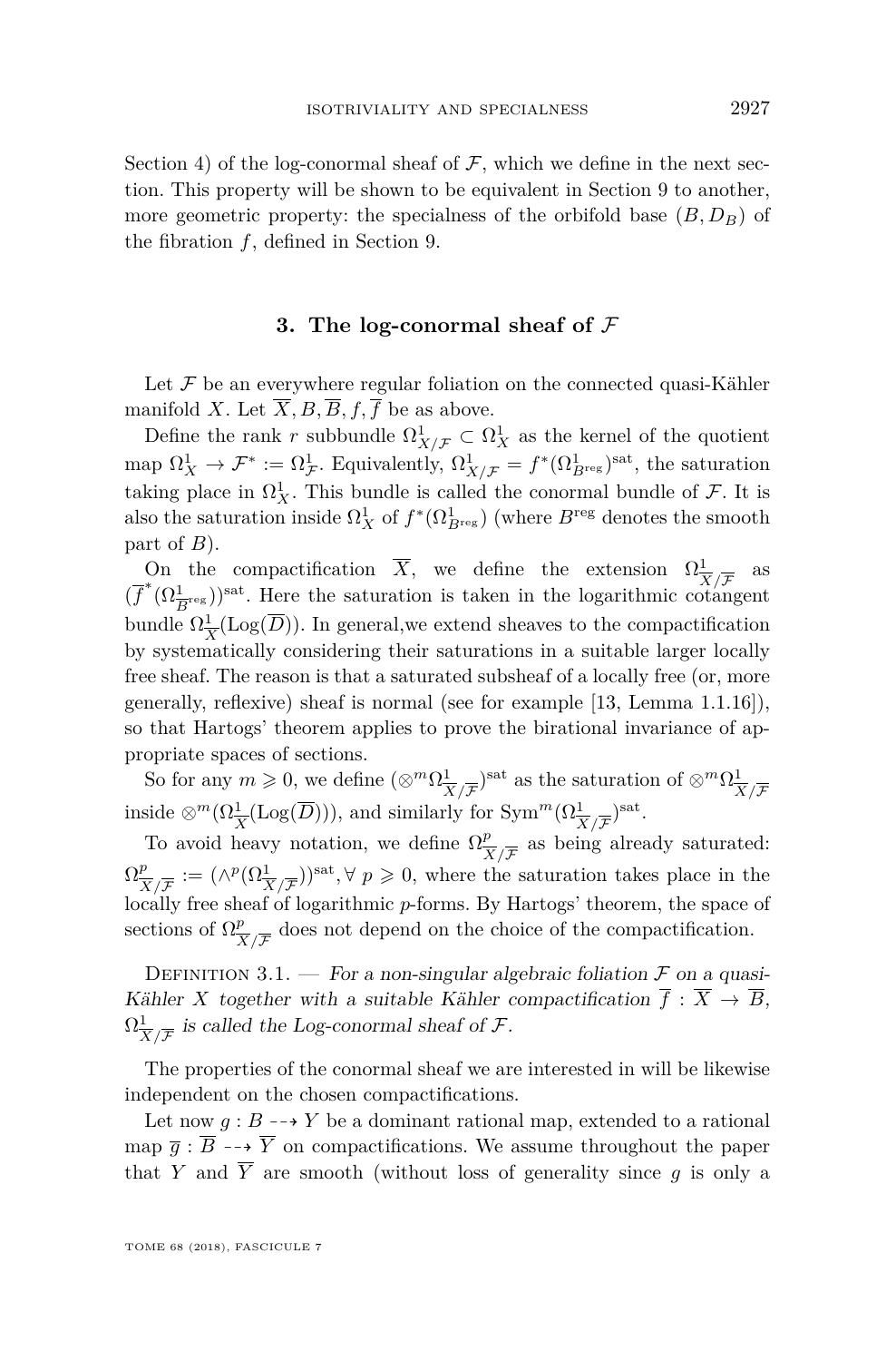rational map; note that *B* usually has some singularities). Let  $h = g \circ f$ ,  $\overline{h} =$  $\overline{q} \circ \overline{f} : \overline{X} \to \overline{Y}$ . Set dim(*Y*) = *p*,  $0 \leqslant p \leqslant \dim(B) = n - r$ .

The map *h* induces a natural inclusion  $h^*O(K_Y) \subset \Omega^p$  $P_{X/\mathcal{F}}^p := \wedge^p \Omega^1_{X/\mathcal{F}}$ as well as extensions  $\overline{h}^* : \otimes^m \Omega^1_{\overline{v}}$  $\frac{1}{Y} \subset \otimes^m \Omega^1_{\overline{\lambda}}$  $\frac{1}{X}{\overline{\mathcal{F}}}, \forall m \geqslant 0.$ 

We consider the saturated inverse images by  $\overline{h}^*$  of pluridifferentials on *Y*:  $(\overline{h}^*(\otimes^m Ω_{\overline{v}}^1))$  $\frac{1}{Y}$ ))<sup>sat</sup> ⊂ (⊗<sup>*m*</sup>Ω $\frac{1}{\lambda}$ </sup>  $\frac{1}{X}{\sqrt{\mathcal{F}}}$ <sup>sat</sup>, and analogously for the sheaf of symmetric differentials and  $\Omega_{\overline{Y}}^p$ .

*Y* The Hartogs' lemma gives the following:

<span id="page-6-1"></span>LEMMA 3.2. – For any  $g : B \dashrightarrow Y$ , and any  $m \geq 0$ ,  $h^0(\overline{X})$ ,  $(\overline{h}^*(\otimes^m \Omega^1_{\overline{Y}}))^{\text{sat}})$  does not depend on the choices of  $\overline{X}, \overline{D}, \overline{B}$ . The same prop-*Y* erty holds for  $h^0(\overline{X}, (\overline{h}^*({\rm Sym}^m \Omega^1_{\overline{x}}$  $\frac{1}{Y}$ ))<sup>sat</sup>) and  $h^0(\overline{X}, (\overline{h}^*\Omega_{\overline{Y}}^p))$  $\frac{p}{Y}$ <sup>sat</sup>),  $\forall p > 0$ .

DEFINITION 3.3. — Let  $\overline{X}, \overline{D}$  be as above, and  $\mathcal{L} \subset \otimes^m \Omega^1_{\overline{X}}$  $\frac{1}{X}$ (Log(*D*)) be a rank-one coherent subsheaf.

 $\text{Define: } \kappa^{\text{sat}}(\overline{X}, \mathcal{L}) \text{ := } \limsup_{k \to +\infty} \frac{\text{Log}(h^0(\overline{X}, \mathcal{L}^{\otimes k, \text{sat}}))}{\text{Log } k}$  $\frac{(X,Z^2+1)}{\log k}$ , the saturation  $\mathcal{L}^{\otimes k, \text{sat}}$  of  $\mathcal{L}^{\otimes k}$  being taken in  $\otimes^{mk} \Omega^1_{\overline{S}}$  $\frac{1}{X}$ (Log(*D*)).

By the same principle as in [3.2,](#page-6-1) we see that  $\kappa^{\text{sat}}(\overline{X}, \mathcal{L})$  is independent from the birational model  $(\overline{X}, \overline{D})$  chosen; more precisely,  $\kappa^{\text{sat}}(\overline{X}, \mathcal{L})$  is equal to the  $\kappa^{\text{sat}}$  of the direct or inverse image of  $\mathcal L$  on a modification of  $(\overline X, \overline D)$ .

It therefore makes sense to consider the restriction of  $\mathcal L$  to  $X$  and talk of  $\kappa^{\mathrm{sat}}(X,\mathcal{L}).$ 

Finally, as usual,  $\kappa^{\text{sat}}$  of a divisor means  $\kappa^{\text{sat}}$  of the associated line bundle. We shall also need the following elementary lemma.

<span id="page-6-2"></span>LEMMA 3.4. — Let  $\overline{h}$  :  $\overline{X}$  --+  $\overline{Y}$  be a meromorphic, dominant, and connected fibration with  $p = \dim(\overline{Y}) > 0$ . Then  $\overline{h}^*(\mathcal{O}(K_{\overline{Y}})) \subset \Omega_{\overline{X}}^p$  $\frac{p}{X/\mathcal{F}}$  (as subsheaves of  $\Omega^p(\text{Log } D)$ ) if and only if  $\overline{h}$  factors through  $\overline{f}$  (i.e. if there exists  $\overline{g}$  :  $\overline{B}$  --+  $\overline{Y}$  such that  $\overline{h} = \overline{g} \circ \overline{f}$ ).

Proof. — In restriction to the open part of *X* where *h* is defined and submersive this is classical, and the statement over the compactification follows from the fact that  $\Omega^p_{\overline{p}}$  $\frac{p}{X/\overline{F}}$  is saturated, so that the inclusion over the open part implies the inclusion.  $\Box$ 

#### **4. Specialness**

<span id="page-6-0"></span>DEFINITION  $4.1.$  We say that the orbifold base of f is special if, for every connected dominant rational map  $g : B \dashrightarrow Y$  with *Y* smooth,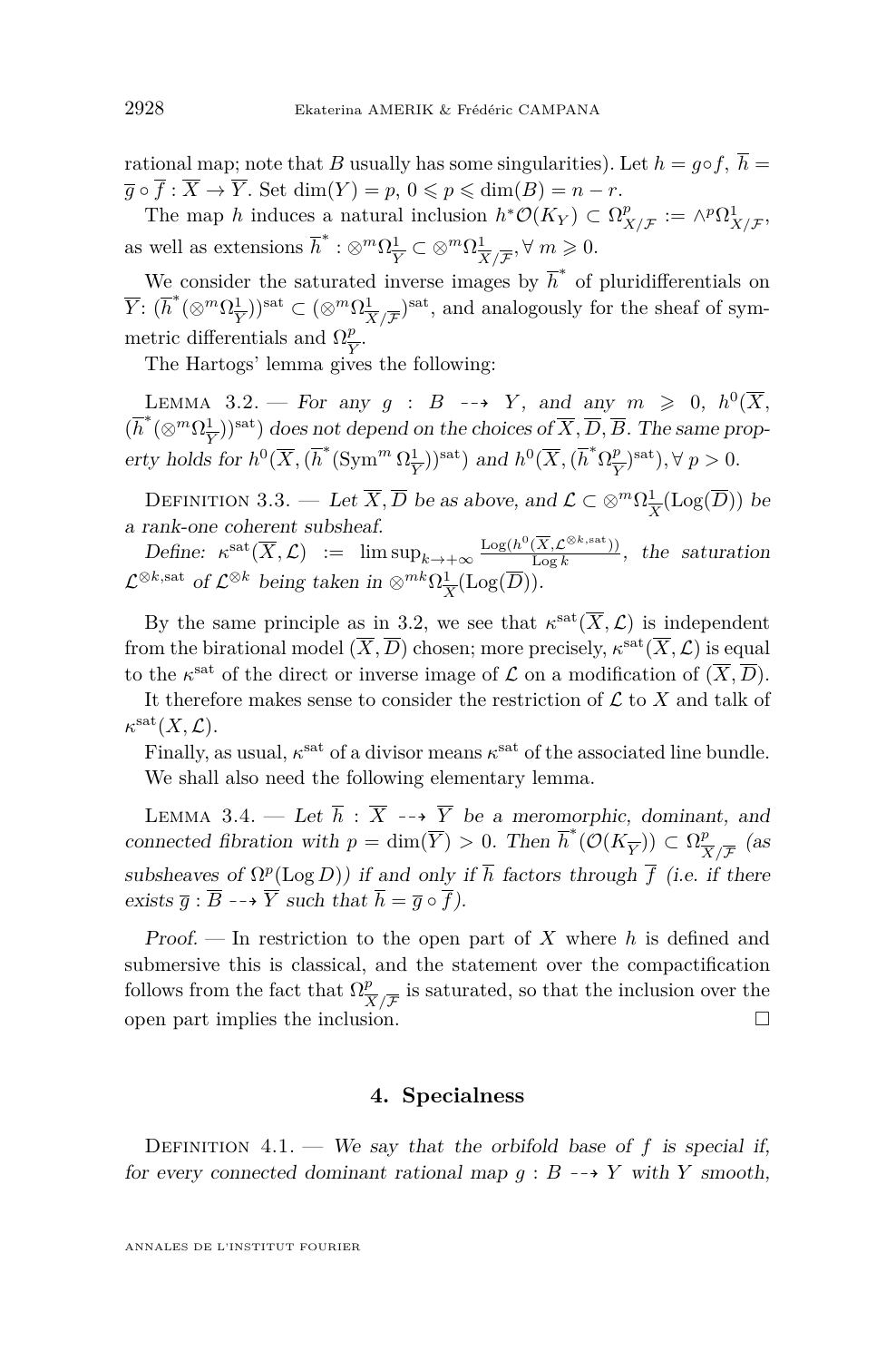and  $\dim(Y) = p > 0$ , we have:  $\kappa^{\text{sat}}(\overline{X}, \overline{h}^*(K_{\overline{Y}})) < p$  (by Lemma [3.4,](#page-6-2) the saturation can be taken inside  $\Omega^p_{\overline{p}}$  $\frac{p}{|X| \sqrt{\mathcal{F}}}$ ). This is independent from the choice of  $\overline{X}$ ,  $\overline{D}$ , by Lemma [3.2.](#page-6-1)

The term "orbifold base of *f*" will be justified in Section [9,](#page-11-0) accordingly to the terminology of [\[4\]](#page-27-3). Since some additional technicalities are needed, we prefer to introduce some of our results in this and the following section and postpone the proofs until later.

The specialness property will be shown in Theorem [9.18](#page-20-0) to be equivalent to other, apparently stronger properties:

<span id="page-7-1"></span>Theorem 4.2. — The specialness of the orbifold base of *f* is equivalent to each of the following properties:

- (1) for any  $p > 0$ , and any coherent rank-one subsheaf  $\mathcal{L} \subset \Omega^p_{\overline{p}}$  $\frac{p}{X/\overline{F}}$ , one has  $\kappa^{\text{sat}}(\overline{X}, \mathcal{L}) < p$ ;
- (2) for any  $g : B \dashrightarrow Y$ , connected dominant rational map  $g : B \dashrightarrow Y$ with *Y* smooth, and dim(*Y*) =  $p > 0$ , we have:  $\kappa^{\text{sat}}(\overline{X}, \mathcal{L}) < p$  for any line bundle  $\mathcal{L} \subset \otimes^m \overline{h}^*(\Omega_{\overline{Y}}^1)$ , where  $\overline{h} : \overline{B} \dashrightarrow \overline{Y}$  is an extension of *h* to a smooth compactification  $\overline{Y}$  of *Y*.

An important, although very particular example, of specialness holds, is given by the following.

<span id="page-7-2"></span>THEOREM 4.3. — Assume that  $\kappa(\overline{X}, \det(\Omega^1_{\overline{X}/\overline{\mathcal{F}}})) = 0$ , the orbifold base of *f* is then special.

The proof follows from Theorem [9.19.](#page-20-1)

#### **5. Isotriviality criterion**

We can now formulate our main result.

<span id="page-7-0"></span>THEOREM 5.1. — Let  $f: X \to B$  be the fibration associated to an algebraic and everywhere regular foliation  $\mathcal F$  on a connected quasi-projective manifold *X*. Assume that the fibres of *f* have semi-ample canonical bundle, and that the orbifold base of *f* is special. Then *f* is isotrivial.

This answers positively a question raised in [\[1\]](#page-27-14) for *X* quasi-projective (instead of quasi-Kähler there). It is likely that the quasi-Kähler case can be handled by similar arguments, once one constructs Viehweg–Zuo sheaves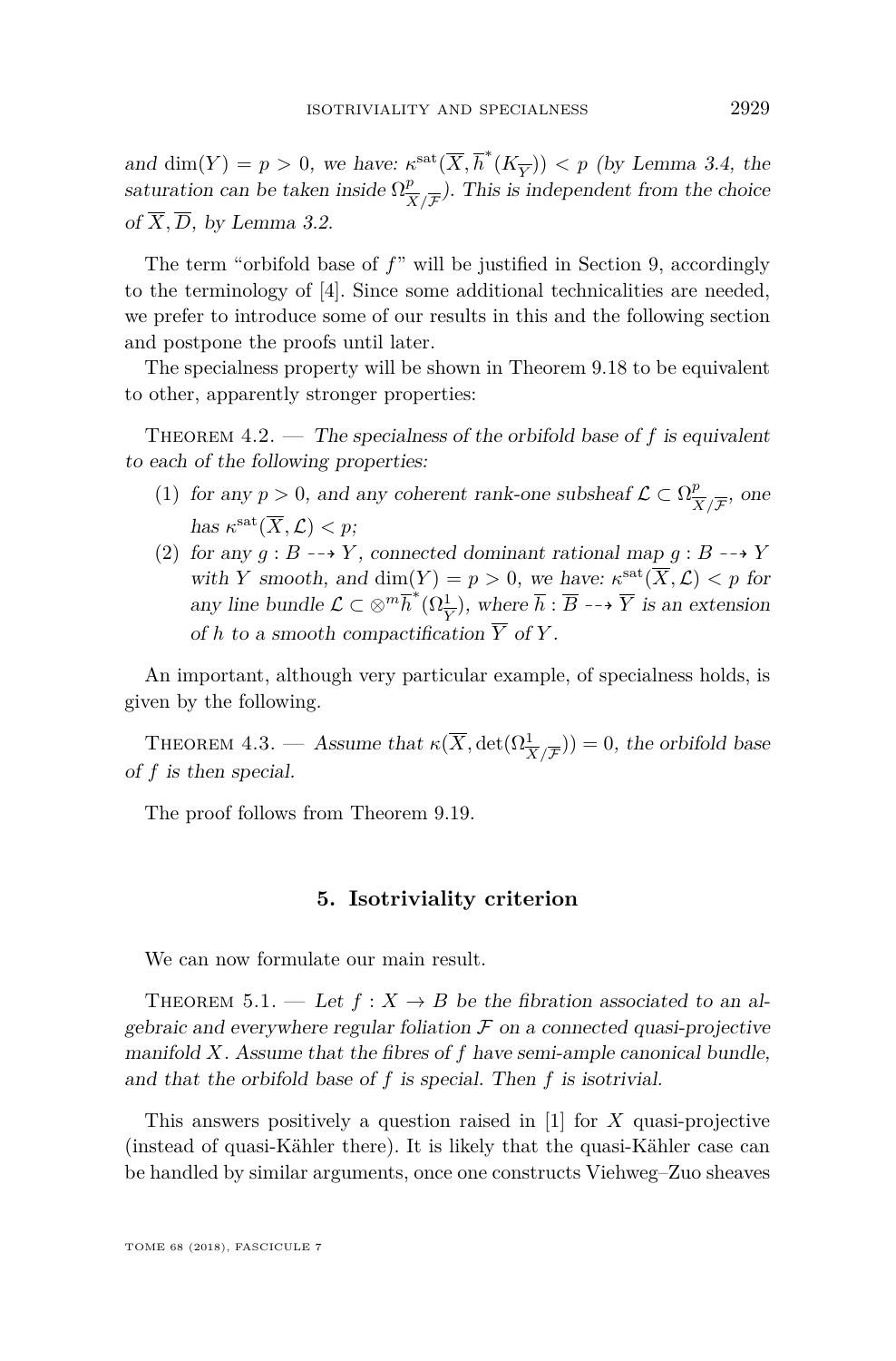in that setting<sup>(3)</sup>. The case when *X* is quasi-projective and *f* is submersive was established in [\[16\]](#page-27-6).

For the proof of this theorem, we actually work with another definition of specialness, in terms of the orbifold pairs as in [\[4\]](#page-27-3): indeed the base *B* is equipped with a natural orbifold structure. In this context, Theorem [5.1](#page-7-0) becomes Corollary [9.21.](#page-21-0) The equivalence between various characterisations of specialness is given in Theorem [9.18](#page-20-0) and Corollary [9.20,](#page-21-1) and the connection to the conormal bundle of the foliation is through the Lemma [3.4.](#page-6-2)

COROLLARY 5.2. — Let  $f: X \rightarrow B$  be the fibration associated to an algebraic and everywhere regular foliation  $\mathcal F$  on the connected quasiprojective manifold *X*. Assume that the fibres of *f* have semi-ample canonical bundle, and that  $\kappa(\overline{X}, \det(\Omega^1_{\overline{X}/\overline{F}})) = 0$ . Then *f* is isotrivial.

#### **6. Viehweg–Zuo sheaves**

<span id="page-8-1"></span>Let again  $f: X \to B$  be the fibration associated to an everywhere regular and algebraic foliation  $\mathcal F$  on a connected quasi-projective manifold  $X$ . We assume here that its fibres have semi-ample canonical bundle and Hilbert– Samuel polynomial *P* with respect to the polarization coming from *X*. Let Mod<sub>*P*</sub> be the quasi-projective scheme constructed in [\[17\]](#page-27-16), parametrising the manifolds which are polarised with Hilbert–Samuel polynomial *P*. If *B*<sup>∗</sup> ⊂ *B* is the (non-empty) Zariski open subset of points over which *f* is submersive, there is a natural holomorphic map  $\mu^* : B^* \to \text{Mod}_P$  sending *b* to the isomorphism class of  $F_b$ .

Its image *M* is an algebraic variety of dimension  $\text{Var}(f) \in \{0, 1, \ldots, (n-\alpha)\}$  $r$ ) = dim(*B*)}, where  $Var(f)$  is the generic rank of the Kodaira–Spencer  $\text{map } KS : T_{B^*} \to R^1 f_*(T_{X/B}).$ 

When *f* is submersive,  $B^* = B$ ,  $\mu^* = \mu$ , and *B* is smooth. We can then choose compactifications such that  $\overline{B}$  is smooth, and  $S := \overline{B} - B$  is of simple normal crossings.

We have the following result of Viehweg and Zuo ([\[18,](#page-27-0) Theorem 1.4 (iii), also  $(i)$ ).

<span id="page-8-0"></span>THEOREM 6.1. — Assume that  $f: X \to B$  is submersive and  $Var(f)$ dim(*B*). There exists a line bundle  $\mathcal{L} \subset \text{Sym}^m(\Omega_{\overline{B}}^1(\text{Log}(S)))$  such that  $\kappa(\overline{B}, \mathcal{L}) = \text{Var}(f) = \dim(M) = \dim(B).$ 

<sup>(3)</sup> The case when *X* is compact Kähler and  $\mathcal F$  is of rank 1 was treated in the first version of [\[1\]](#page-27-14), but was removed in the final version after a simplification of the proof of its main result.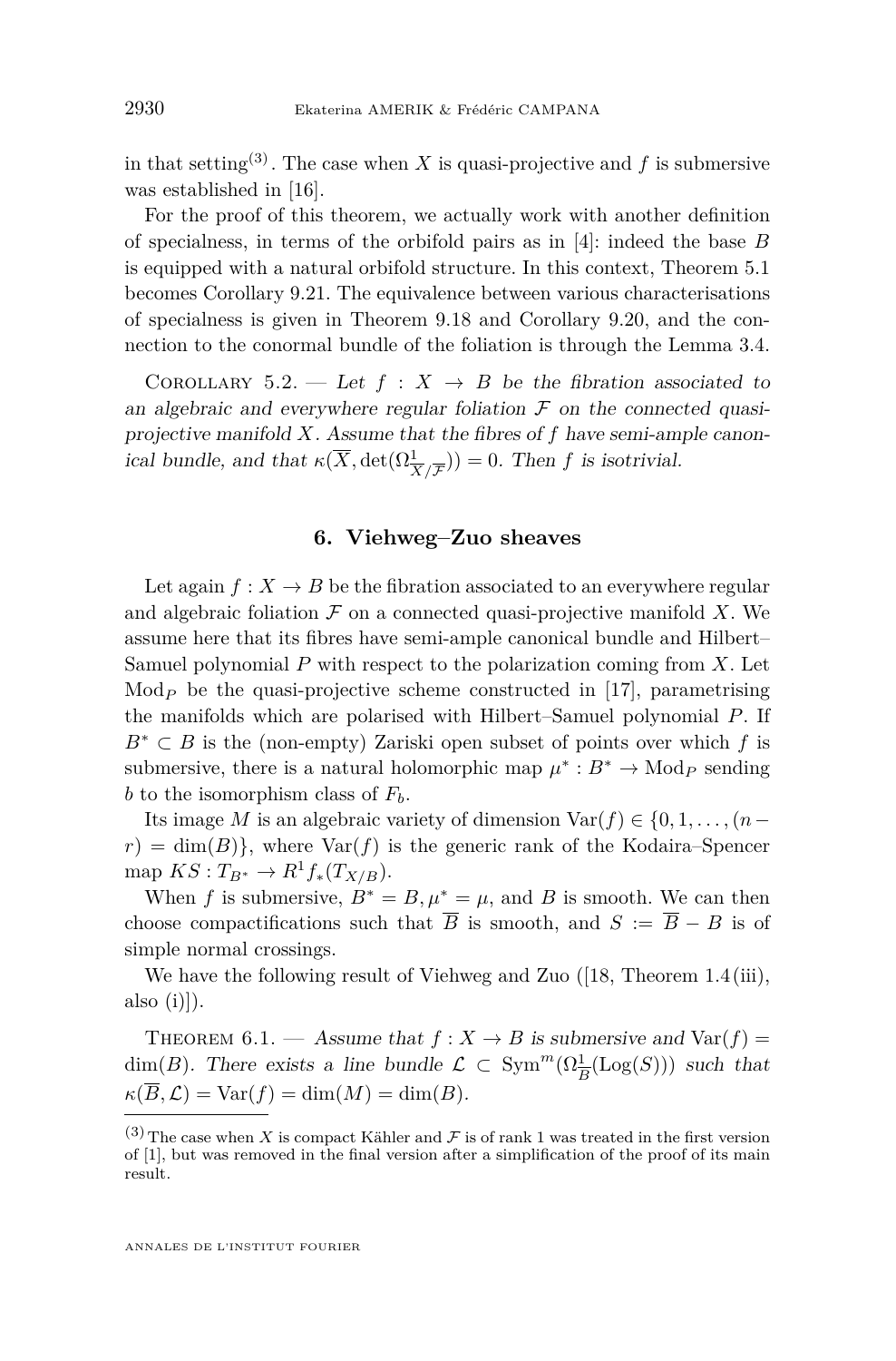A refinement of Theorem [6.1](#page-8-0) by Jabbusch and Kebekus ([\[12,](#page-27-4) Theorem 1.4] states that this  $\mathcal L$  actually comes from the moduli space:  $\mathcal L \subset$  $\text{Sym}^m(\mu^*(\Omega^1_M))^{\text{sat}}$  (by abuse of notation, we write  $\mu^*$  for the image of  $d\mu$ ; cf. Section [3\)](#page-5-0). We call such an  $\mathcal L$  a Viehweg–Zuo sheaf. Combining the argument of [6.1](#page-8-0) and [\[12,](#page-27-4) Theorem 3.4], one may remove the maximal variation condition. Indeed in [\[12,](#page-27-4) Theorem 3.4], the general case is deduced from the maximal variation case for families of canonically polarized manifolds, but the only property used in the proof is the finiteness of the polarized automorphism group of the fibres, that is, the subgroup of the automorphism group which preserve an ample line bundle (the canonical bundle in the context of [\[12\]](#page-27-4)). This finiteness property also holds for polarized manifolds with semi-ample canonical bundle, and our fibres can be globally polarized, since *X* is quasi-projective.

In our setting of a fibration defined by a foliation, *f* is not necessarily submersive. However, by assumption, the singular fibers of *f* are multiple fibres with smooth reduction. Equivalently, the non-smoothness of the fibration is encoded in the finite, but nontrivial holonomy groups around the leaves of  $\mathcal F$ . In the next two sections, we deal with this problem, recalling the Reeb stability theorem and providing a simple base-change to eliminate the multiple fibres (those with non-trivial holonomy group). The new base then carries a Viehweg–Zuo sheaf. In Section [9](#page-11-0) we descend this sheaf to the orbifold base of the original fibration and derive a contradiction with specialness in the non-isotrivial case.

#### **7. Reeb Stability Theorem**

<span id="page-9-0"></span>Let again  $\mathcal F$  be a regular algebraic foliation on a Kähler manifold  $X$ . We know that all its holonomy groups are finite. In the  $C^{\infty}$  category, Reeb stability theorem asserts that locally around a fiber *F* with holonomy group *G* and a local transverse *T*, *X* is the quotient of  $\tilde{F} \times T$ , where  $\tilde{F}$ is the *G*-covering of *F*, by the diagonal action of *G*, and the map *f* is the projection to  $T/G$ . In the holomorphic situation, the complex structure on the neighbouring fibers varies; however there is the following adaptation of Reeb stability (see [\[10,](#page-27-13) Theorem 2.4]). let  $G_b$  be the (finite) holonomy group of F along a fibre  $F_b = f^{-1}(b)$ ,  $b \in B$ . There exist an open neighborhood  $b \in U \subset B$  and a finite Galois covering  $\beta: U' \to U = U'/G_b$ , such that the normalisation  $X_{U'}$  of the fibered product  $X_U \times_U U'$ , where  $X_U$  stands for  $f^{-1}(U)$ , is a  $G_b$ -étale covering of  $X_U$  and submersive over  $U'$ . The map  $\beta: U' \to U$  is obtained by taking a smooth holomorphic local transverse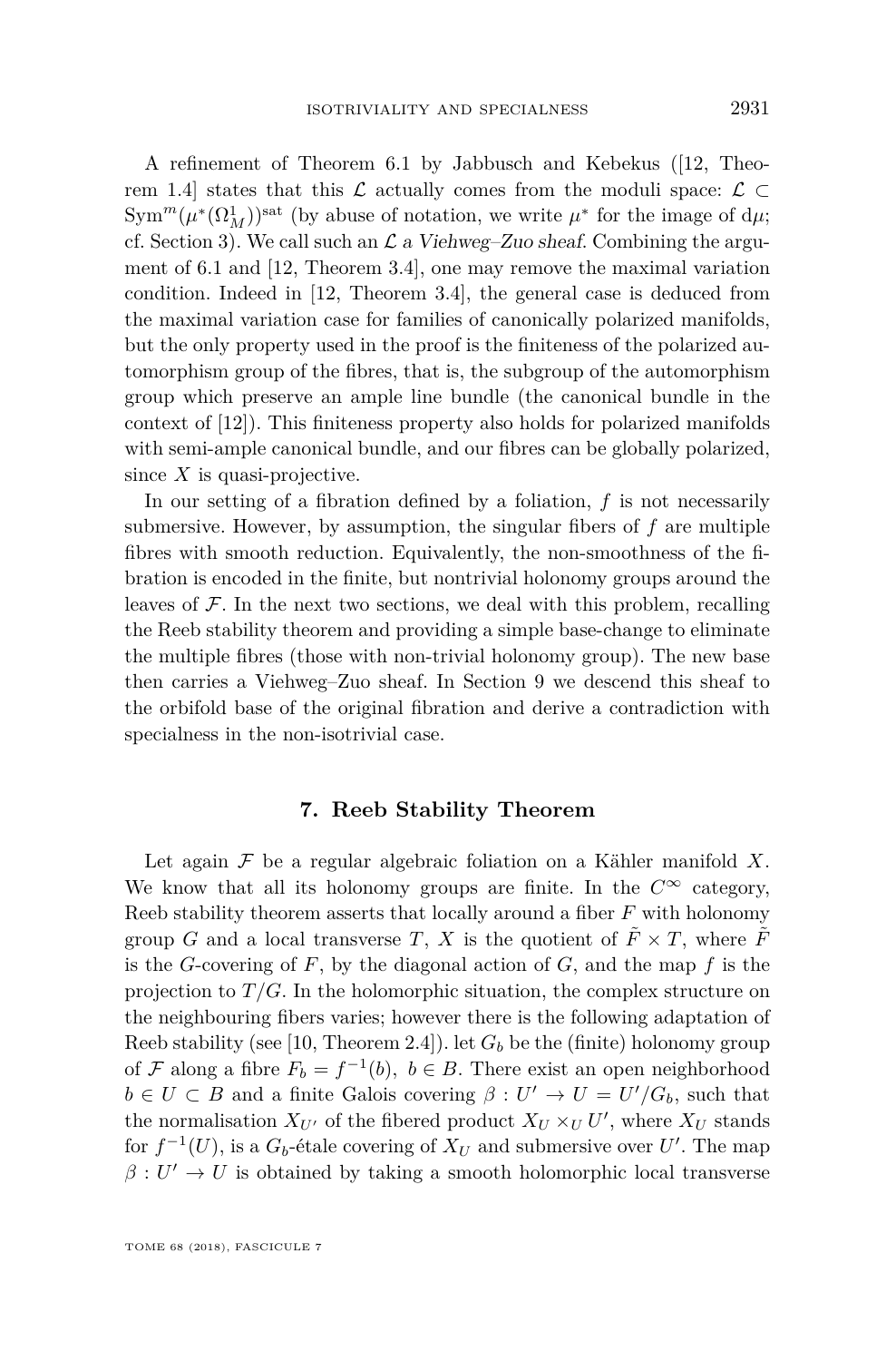to (reduced)  $F_b$ ; over a sufficiently small  $U \subset B$  containing *b* it is finite surjective.

Since the second projection  $f' : X_{U'} \to U'$  is submersive, it is  $C^{\infty}$ equivalent to a product, so in the  $C^{\infty}$  context one finds back the usual Reeb stability theorem. In particular, all fibres of *f* are, up to finite étale equivalence, isomorphic as *C*∞-manifolds.

#### <span id="page-10-0"></span>**8. Elimination of multiple fibres by base-change**

Our generalisation is based on a simple trick (already introduced in [\[1\]](#page-27-14) for fibrations in curves, but the general case is similar) which eliminates multiple fibres.

Let  $(X, \mathcal{F})$  be as above,  $\mathcal F$  algebraic and everywhere regular. Let  $f$ :  $X \to B$  be the associated fibration and  $\tilde{f}: X \times_B X \to X$  the projection of the fibered product to the second factor. Let  $f_X: X_X \to X$  be the fibration deduced from  $f: X \to B$  by the base-change  $\beta (= f): X \to B$ and subsequent normalisation. We thus have:  $f_X = \tilde{f} \circ \nu$ , where  $\nu : X_X \to$  $X \times_B X$  is the normalisation map.

LEMMA 8.1. — In the above situation, the fibration  $f_X: X_X \to X$  is submersive.

Proof. — The proof is exactly the same as that of the Lemma 2.11 of [\[1\]](#page-27-14) (in the setting of [\[1\]](#page-27-14), the foliation is of rank one, but the argument goes through in general).

The fibration  $F: X \times_B X \to X$  has a natural section given by the diagonal of *X*, and the inverse image of this section on the normalisation  $X_X$  of  $X \times_B X$  has a unique component lying over X which gives a section of the map  $f_X: X_X \to X$ . From Reeb stability one sees that  $f_X$  still comes from a foliation on a smooth  $X_X$ , but now all holonomy groups are trivial, since the section is a local transverse at every point. The details are checked by a local argument, which runs as follows: for any  $x \in X$ , there is a neighbourhood of  $x \in X$  isomorphic to  $U' \times F$ , where *F* is a neighbourhood of  $x$  in its leaf and  $U'$  is a local transverse. By Reeb stability, a small neighbourhood *U* of  $b = f(x)$  in *B* is  $U'/G$  where *G* is the holonomy group, and the normalization  $X_{U}$  of  $X \times_U U'$  is smooth over  $U'$ and étale over  $f^{-1}(U)$ . Hence  $X_X$ , which locally in a neighbourhood of x is isomorphic to the normalization of  $X \times_U (U' \times F)$ , that is,  $X_{U'} \times F$ , is also smooth over  $X$ : the projection to  $X$ , locally around  $x$ , is a composition of the projection to  $X_{U'}$  with the étale map from  $X_{U'}$  to  $f^{-1}(U)$ .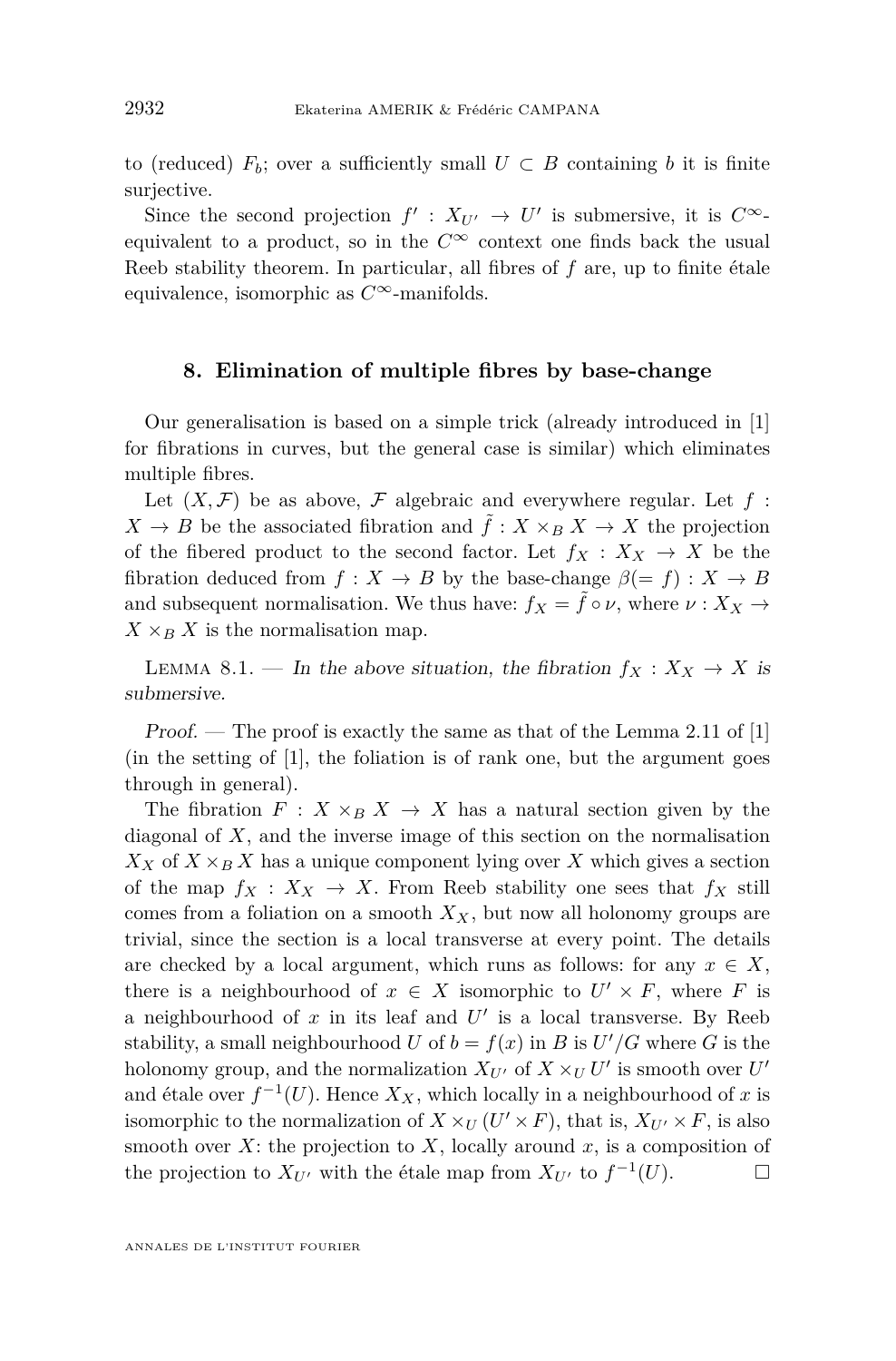<span id="page-11-1"></span>LEMMA 8.2. — In the above situation, the map  $\mu: X \to \mathbb{N}$  defined in Section [6](#page-8-1) factors through *B*.

Proof. — Let  $b \in B$  be any point. Let  $b \in U \subset B$  be any sufficiently small neighborhood, and let  $\beta: U' \to U$  be the finite Galois cover of group *G* defined by a germ of manifold  $U'$  transverse to the reduction of the fiber  $F_b$ as in Section [7.](#page-9-0) Base-changing by  $\beta$  and normalising, we obtain  $\gamma: X' \to X$ and  $f' : X' \to U'$ ,  $\gamma$  being *G*-Galois and étale, and  $f'$  submersive. The map  $\mu' : U' \to \text{Mod}$  is well-defined and coincides with  $\mu^* \circ \beta : U' \to \text{Mod}$ , if  $\mu^* : B^* \cap U = U^* \to \text{Mod}$  is defined as in Section [7.](#page-9-0) Since *B* is normal and  $\beta: U' \to U$  finite and proper, the map  $\mu^*: B^* \to \text{Mod}$  extends to *B* as a holomorphic map  $\mu : B \to \text{Mod}$ .

#### **9. Orbifold geometry**

<span id="page-11-0"></span>We shall actually prove a more detailed version of Theorem [4.2,](#page-7-1) namely Theorem [9.18](#page-20-0) below. Before this, some notions concerning the geometry of orbifold bases need to be recalled.

#### **9.1. Orbifold bases**

We recall the set-up from [\[3\]](#page-27-17) and [\[4\]](#page-27-3). An orbifold pair is a connected normal compact complex-analytic variety *Z* together with a Weil Q-divisor  $D = \sum_j c_j D_j$  where  $D_j$  are the irreducible components and the rational coefficients  $c_j \in [0,1]$ . The union  $[D] = \cup_j D_j$  is called the support, or "round-up" of *D*. The extreme cases are when  $D = 0$ , or when  $D = [D]$ , so  $c_i = 1 \ \forall j$ .

If  $F \subset Z$  is an irreducible Weil divisor not contained in  $[D]$ , we define its coefficient  $c_D(F)$  in *D* to be 0, and we set  $c_D(D_j) = c_j$ . Thus  $D =$  $\sum_{F} c_D(F) \cdot F$ , the sum running over all irreducible Weil divisors *F* of *Z*.

We say that the orbifold pair  $(Z, D)$  is smooth if  $Z$  is smooth and the support of *D* has only simple normal crossings. If moreover  $D = [D]$ , we say that we have a smooth logarithmic pair.

The purpose of introducing these objects here is to encode (and eliminate in codimension one) the multiple fibres of fibrations by means of "virtual base changes". The orbifold pair  $(X, D)$ ,  $D = \sum_j c_j D_j$ , may indeed be seen as a virtual ramified cover of *X* ramifying to (rational) order  $m_j =$  $(1 - c_j)^{-1} \in ]1, +\infty]$  over  $D_j$ , at least in codimension 1. The (rational or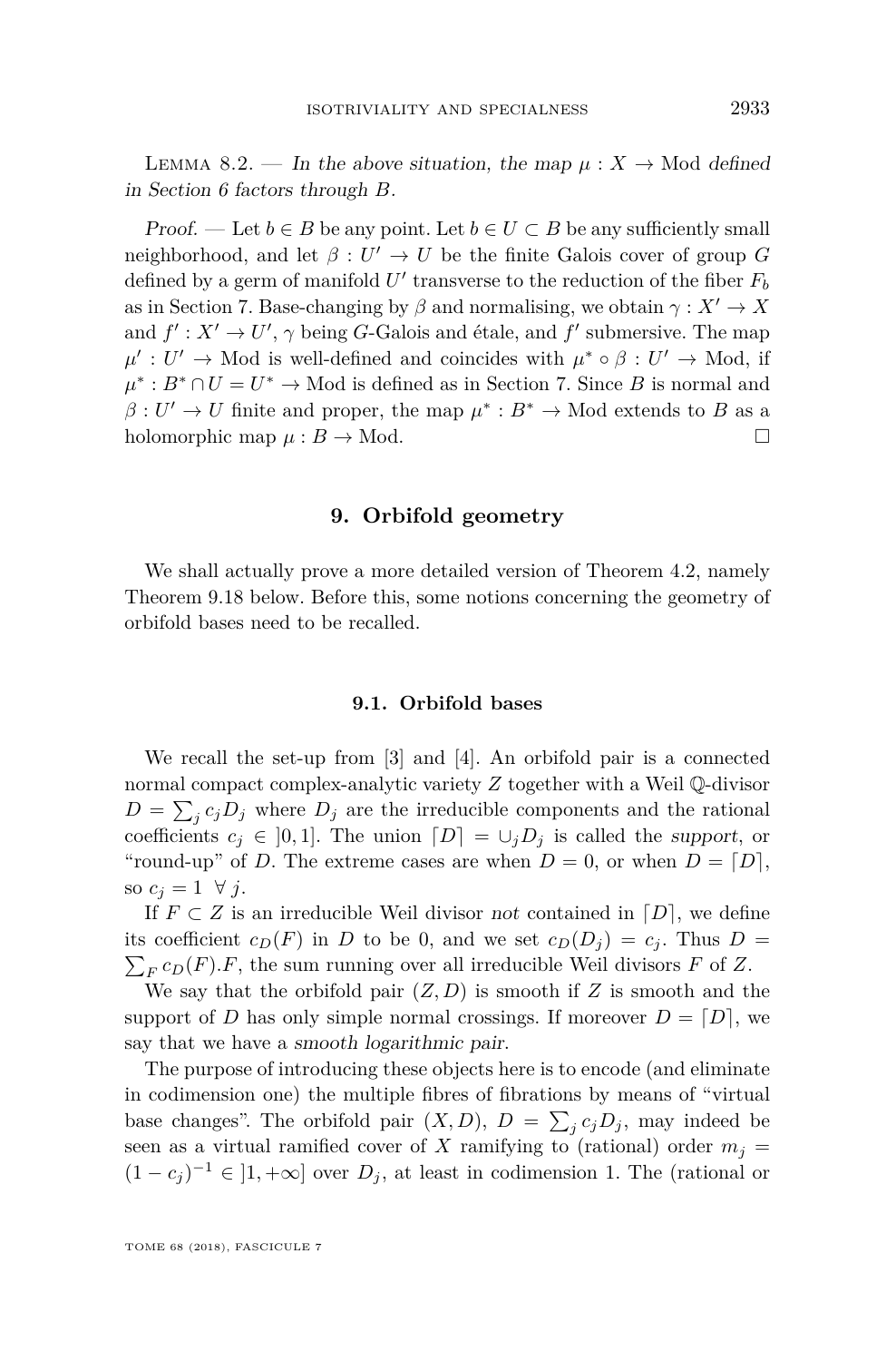$+\infty$ ) numbers  $m_j = m_D(D_j)$  will be called the multiplicities of *D* along the  $D'_j$ s. We set  $m_D(F) = 1$  if *F* is not a component of *D*, so that we still have  $m_D(F) = (1 - c_D(F))^{-1}$  in this case.

Conversely,  $c_j = (1 - \frac{1}{m_j})$ , and  $D = \sum_F (1 - \frac{1}{m_D(F)})F$ , *F* running over all irreducible Weil divisors of *X*.

Alternatively, a pair  $(X, D)$  interpolates between the projective case when  $D = 0$ , and the quasi-projective case when  $D = [D]$ .

The main example of orbifold pairs (with integral or infinite multiplicities) comes from orbifold bases of fibrations:

DEFINITION 9.1. — Let  $f: Z \to Y$  be a surjective holomorphic proper map with connected fibres (that is, a fibration) between normal connected complex spaces with  $\mathbb Q$ -factorial singularities. Fix an orbifold pair structure (*Z, D*) on *Z*.

For each irreducible Weil divisor  $E \subset Y$ , write  $f^*(E) = \sum_k t_k F_k + R$ , where  $F_k$  runs through the irreducible Weil divisors of  $Z$  mapped onto  $E$ by *f*, while *R* consists of the *f*-exceptional Weil divisors of *Z* mapped into, but not onto, *E*.

Define the multiplicity  $m_{f,D}(E)$  relative to *D* of the generic fibre of *f* over *E* by the formula  $m_{f,D}(E) = \inf_k \{t_k m_D(F_k)\}.$ 

The orbifold base  $(Y, D_{f,D})$  of f is an orbifold pair where the divisor is defined by the following formula

$$
D_{f,D} = \sum_{E} \left( 1 - \frac{1}{m_{f,D}(E)} \right) E
$$

where *E* ranges through the irreducible Weil divisors of *Y* .

This sum is finite since  $m_{f,D}(E) = 1$  unless either  $t_k > 1$ , or  $m_D(F_k) \neq 1$ for all *k*. If  $D = 0$ , the multiplicity  $m_f(E) = \inf_k \{t_k\}$  is the multiplicity of the fiber over a general point of *E* as considered in [\[3\]](#page-27-17).

Sometimes, when the data  $(f, D)$  is clear from the context, we shall write simply  $D_Y$  rather than  $D_{f,D}$ .

#### **9.2. Orbifold morphisms**

<span id="page-12-0"></span>DEFINITION 9.2 ([\[4\]](#page-27-3)). — Let  $f: X \rightarrow Z$  be a fibration between connected complex manifolds equipped with smooth orbifold structures (*X, D*) and  $(Z, D_Z)$ . We say that f is an orbifold morphism if, for any irreducible divisors  $F \subset Z$  and  $E \subset X$  such that  $f(E) \subset F$ , with  $f^*(F) = tE + R$ where the support of *R* does not contain *E*, one has  $tm_D(E) \geq m_{D_Z}(F)$ ,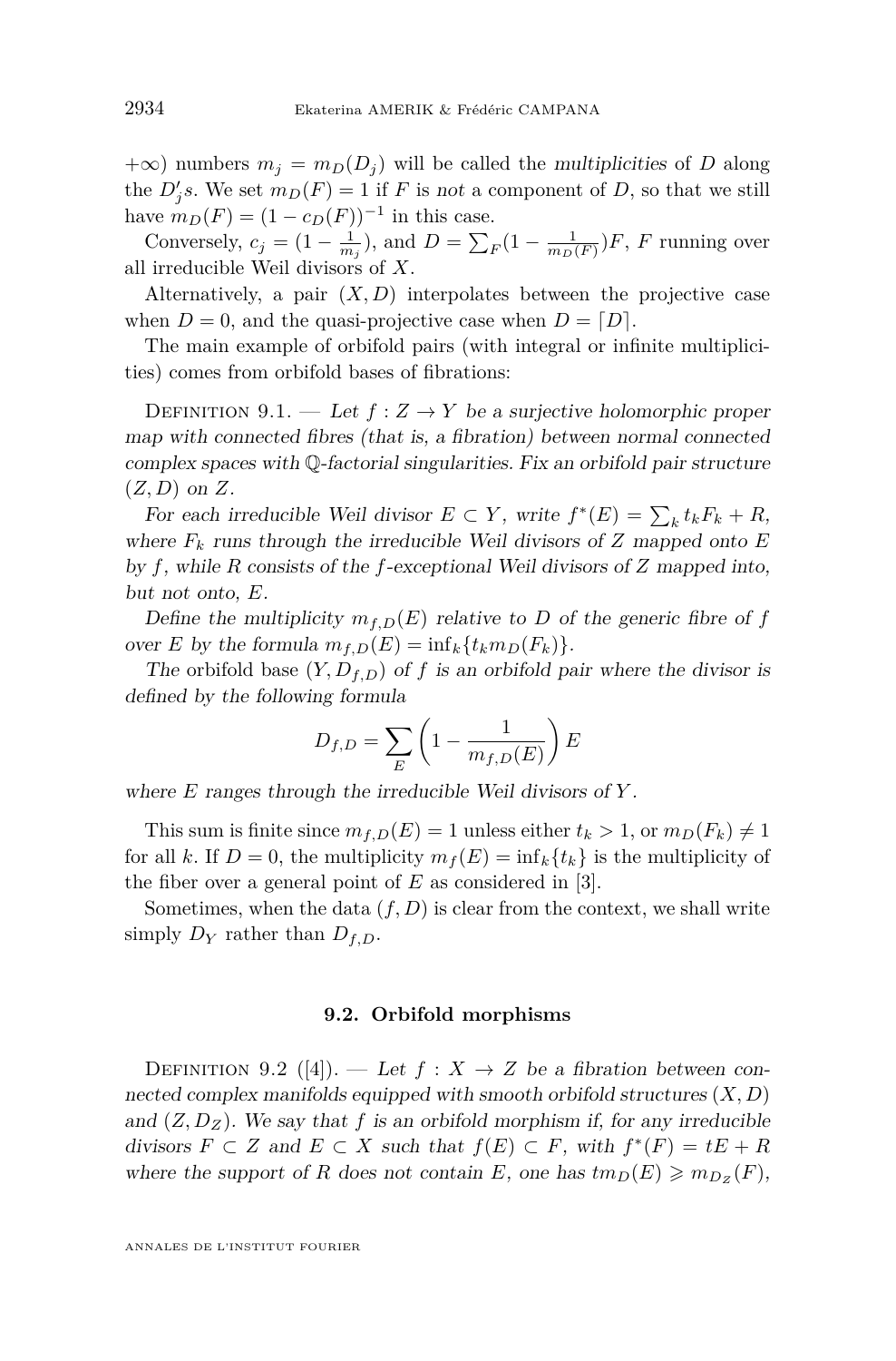where  $m_D(E)$  (resp.  $m_{D_Z}(F)$ ) is the multiplicity of *E* in *D* (resp. of *F* in  $D_Z$ ).

We shall say that *f* is an orbifold birational equivalence if moreover *f* is birational and  $f_*(D) = D_Z$ . Here  $f_*$  is the cycle-theoretic direct image; for a birational map  $f_*(\sum c_j.D_j) := \sum c_j.f_*(D_j)$ , where  $f_*(D_j) = f(D_j) \subset Z$ if  $f(D_i)$  is a divisor, and  $f_*(D_i) = 0$  otherwise.

The following two simple situations provide examples. We leave the easy check to the reader.

Example 9.3. — Let  $u:(Z',D') \to (Z,D)$  be a proper bimeromorphic holomorphic map between connected complex manifolds  $Z', Z$ , equipped with orbifold divisors  $D', D$  such that both orbifolds  $(Z', D')$  and  $(Z, D)$ are smooth, and moreover  $u_*(D') = D$ . Assume that all *u*-exceptional divisors of  $Z'$  are equipped with the multiplicity  $+\infty$ . Then f is an orbifold birational equivalence. If  $Z = Z'$ , then *u* is a birational orbifold equivalence if and only if  $D' = D$ .

Example 9.4. — Let  $f : (X, D) \to (Z, D_Z)$  be as in Definition [9.2](#page-12-0) above. Assume that  $(Z, D_Z)$  is the orbifold base of f. This does not imply in general that *f* is an orbifold morphism. This will, however, be the case as soon as the multiplicities in *D* of the *f*-exceptional divisors  $E \subset X$  are sufficiently large; in particular when all these multiplicities are equal to  $+\infty$ .

We shall need good bimeromorphic models of fibrations as in the proposition below. These are obtained using Raynaud's flattening theorem and Hironaka's desingularisation.

<span id="page-13-0"></span>PROPOSITION 9.5 ([\[4,](#page-27-3) Proposition 4.10]). — Let  $(X_1, D_1)$  be a smooth orbifold pair, with  $X_1$  projective<sup>(4)</sup> connected. Let  $h_1 : X_1 \rightarrow Z_1$  be a fibration (or, more generally, a dominant meromorphic map with connected fibers). There exists a commutative diagram:

$$
(X, D) \xrightarrow{u} (X_1, D_1)
$$
  
\n
$$
\downarrow h \qquad \qquad \downarrow h_1
$$
  
\n
$$
(Z, D_Z) \xrightarrow{v} Z_1
$$

where  $u, v$  are birational, and moreover the following holds:

(1)  $u:(X, D) \to (X_1, D_1)$  is a birational orbifold morphism.

 $(4)$ Compact Kähler would be sufficient.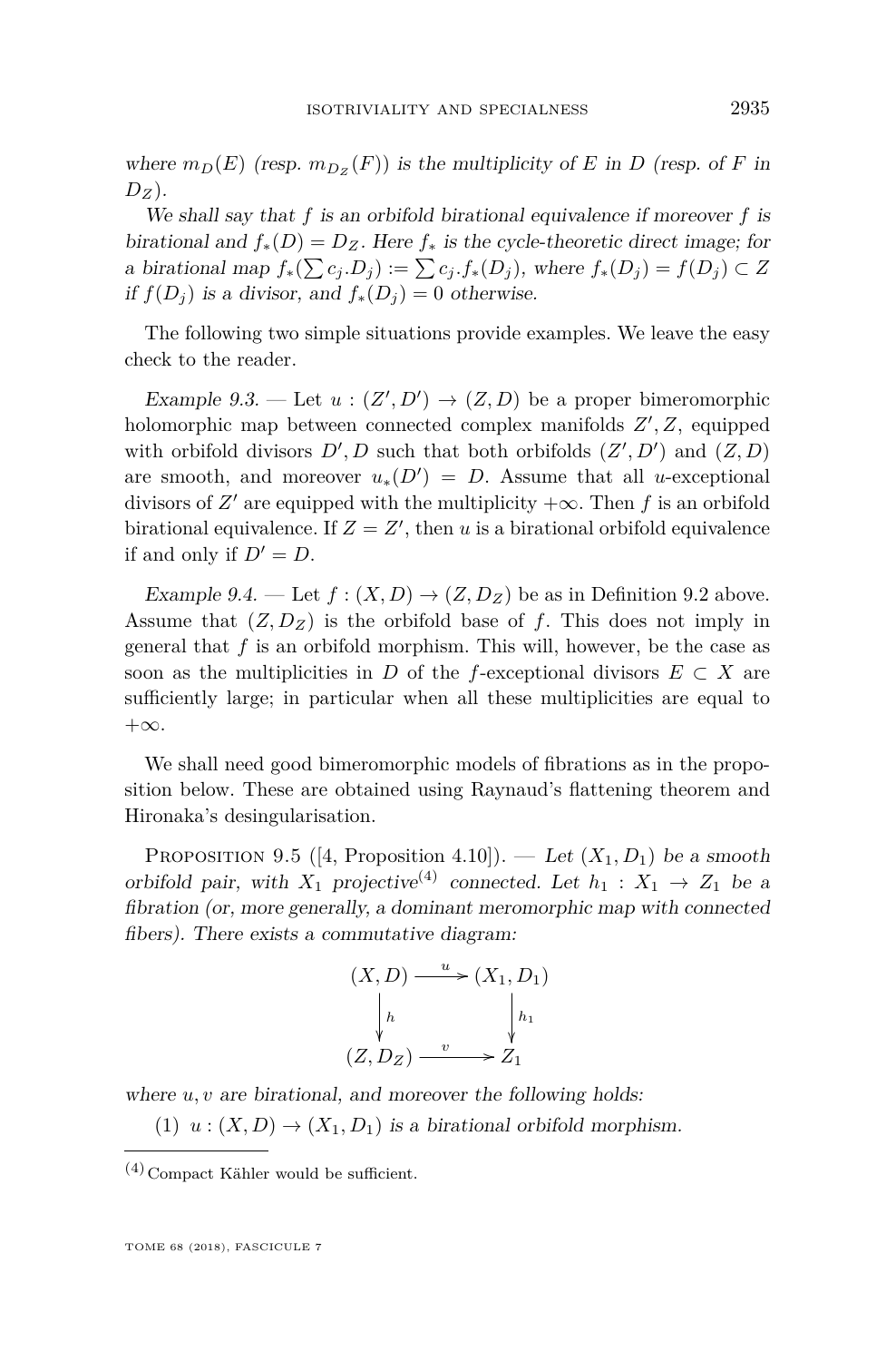- $(2)$   $(X, D), (Z, D_Z)$  are smooth.
- (3)  $(Z, D_Z)$  is the orbifold base of  $h : (X, D) \to Z$
- (4)  $h: (X, D) \rightarrow (Z, D_Z)$  is an orbifold morphism.
- (5) Every *h*-exceptional divisor of *X* is also *u*-exceptional.

#### **9.3. Smooth orbifold bases of equidimensional fibrations**

The notions of morphisms and birational equivalence for orbifold pairs are defined in the preceding subsections only for smooth orbifold pairs. The appropriate definitions are in general not (presently) available in the singular case, and the notion of a resolution of a (normal, quasi-projective, say) orbifold pair is not available either.

The problem is that one could introduce the notion of a smooth model of an orbifold as soon as the underlying manifold is Q-factorial (and so it makes sense to talk about the pullback of a Weil divisor), but it is not clear whether any two such models are necessarily birational in the orbifold sense (see [\[4,](#page-27-3) p. 832–833]).

However in the equidimensional case described below, we can construct smooth orbifold pairs  $(B, D_{\overline{B}})$  which are resolutions of compactifications of the quasi-projective pairs  $(B, D_B)$ . The important property is that, for a given  $(B, D_B)$ , all of these  $(B, D_{\overline{B}})$  are birationally equivalent in the orbifold sense (Corollary [9.11\)](#page-17-0). Roughly speaking, the reason is that we do not need to introduce new exceptional divisors by base change in this particular case. We now give the details.

We consider a smooth quasi-projective complex manifold *X* together with a projective fibration  $f: X \to B$  onto a normal quasi-projective variety *B*. We assume that  $f$  is equidimensional, so that its (connected) fibres  $X_b$  are all of the same dimension  $r$ . In particular, this is the case if  $f$  is the family of leaves of an everywhere regular foliation  $\mathcal F$  on  $X$ .

Put the trivial orbifold structure (i.e. the zero divisor) on *X* and let  $(B, D_B)$  be the orbifold base of  $f : X \to B$ . Take projective compactifications  $\overline{B_1}, \overline{X_1}$  with the following properties: *f* extends to  $f_1 : \overline{X_1} \to \overline{B_1}$ ;  $\overline{X_1}$  is smooth;  $\overline{D_1} := \overline{X_1} - X$  is a simple normal crossing divisor. We call  $\overline{f_1}$  :  $\overline{X_1}$   $\rightarrow$   $\overline{B_1}$  a compactification of *f*.

Next, choose smooth modifications  $\overline{X}$ ,  $\overline{B}$  of  $\overline{X_1}$ ,  $\overline{B_1}$ , in such a way that  $\overline{f_1}$ lifts to  $\overline{f}$  :  $\overline{X} \to \overline{B}$ , and moreover such that  $\overline{D'} := \overline{X} - X'$  and  $\overline{D_B} := \overline{B} - B'$ are simple normal crossing divisors, where  $X' \subset \overline{X}$  and  $B' \subset \overline{B}$  denote the inverse images of X and B in  $\overline{X}$  and  $\overline{B}$  respectively (for typesetting reasons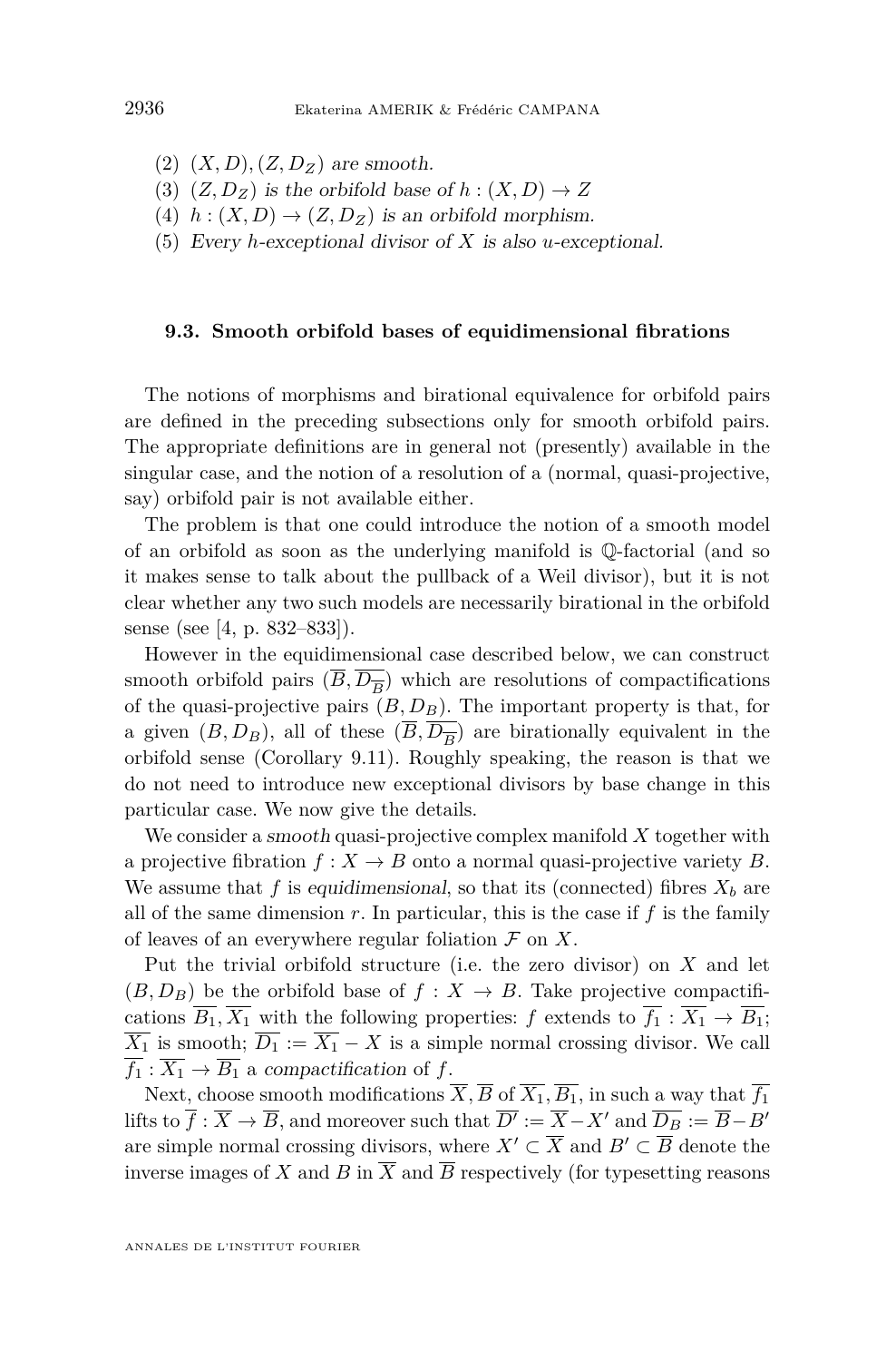$B'$  is not shown on the diagram below):



By further blow-ups of  $\overline{X}, \overline{B}$ , we may assume that the following two conditions hold.

- <span id="page-15-0"></span>(a) Let  $E_{\overline{B}}$  be the closure of the exceptional divisor  $E_B$  of  $\beta: B' \rightarrow B$ and  $D_{\overline{B}}$  be the closure of the strict transform  $D'_B$  of  $D_B$  in  $\overline{B}$ , so that  $E_{\overline{B}} \cup D_{\overline{B}}$  is the closure of the inverse image of the "old boundary" divisor"  $D_B \subset B$  in *B*. Then the union of  $D_B$  and  $E_{\overline{B}} \cup D_{\overline{B}}$  is still a simple normal crossing divisor.
- <span id="page-15-1"></span>(b) The union of  $\overline{D'}$  and of the closure *E* of the exceptional divisor *E'* of  $\chi: X' \to X$  is a simple normal crossings divisor.

The simple normal crossing divisors from [\(a\)](#page-15-0) and [\(b\)](#page-15-1) are the supports of the orbifold structures we are introducing on  $\overline{X}$  and  $\overline{B}$ . To do this we need to put multiplicities on their components.

The orbifold structure  $(\overline{X}, \overline{D})$  is obtained as follows: we assign the multiplicity  $+\infty$  (or equivalently: coefficient 1) to all components of the union in [\(b\)](#page-15-1), so that  $\overline{D}$  is exactly this union.

We equip *B* with the following orbifold divisor  $D_{\overline{B}}$ : its support is the union described in [\(a\)](#page-15-0), the multiplicities of the exceptional components  $E_{\overline{B}}$  and of the border components  $D_B$  are  $+\infty$ , while each component of the closure of the strict transform of  $D_B$  is assigned its multiplicity in the orbifold base of  $f: X \to B$ .

Roughly speaking, the "old" components come with their "old" multiplicities (and so "old" coefficients), whereas the "new" ones acquire infinite multiplicities (and so coefficient one).

The following diagram displays the divisors with finite multiplicities whereas the "logarithmic" part (infinite multiplicities) is implicit:



TOME 68 (2018), FASCICULE 7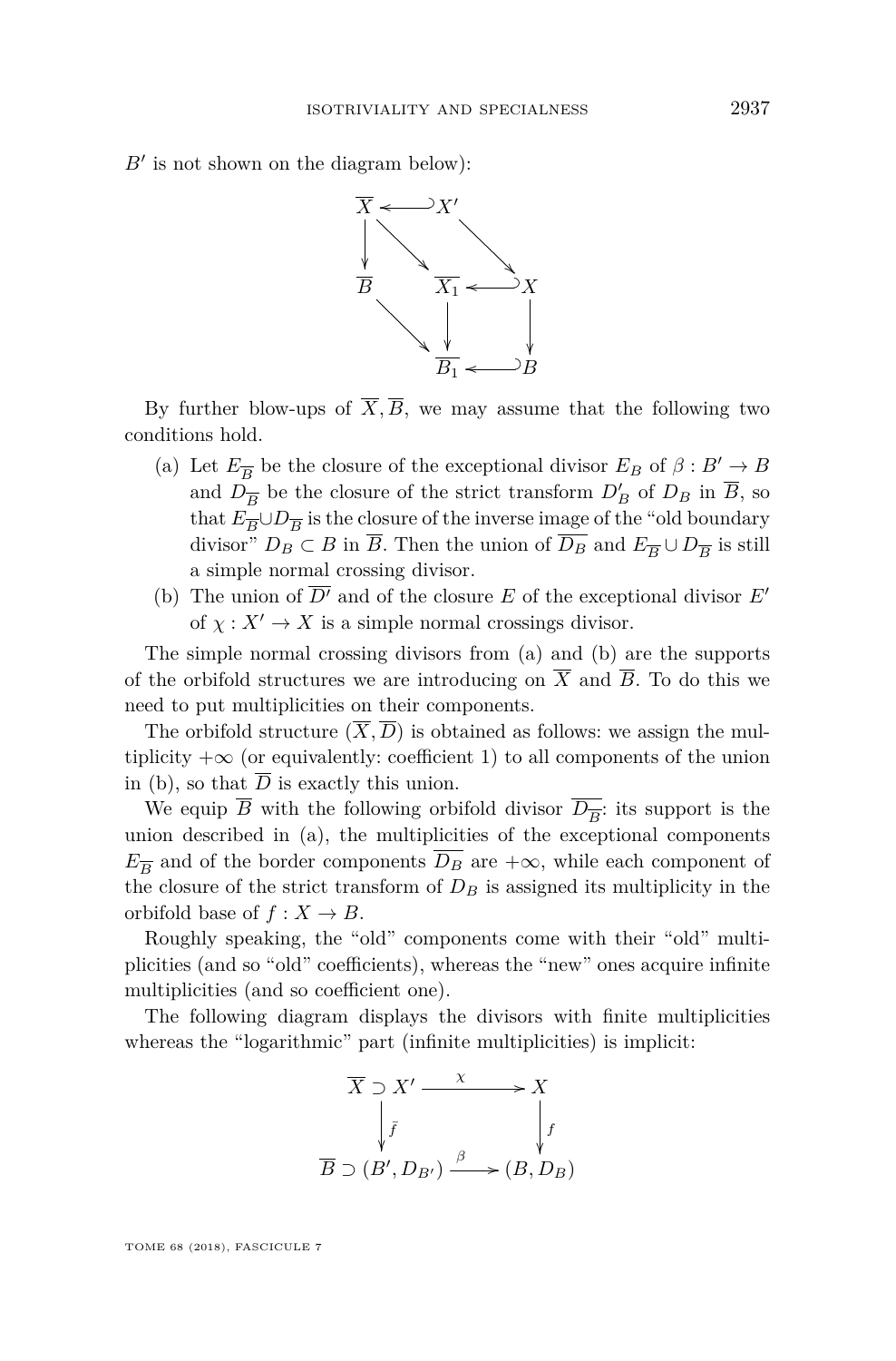The finite multiplicities are those of  $D_B$  and  $D_{B}$ , arising from the multiplicities of the fibres of  $f$  (in other words, from their finite holonomy groups). All others are infinite: these are the ones on all exceptional divisors *E'* and *E<sub>B</sub>* for  $\chi$ ,  $\beta$ , as well as on the boundary divisors  $\overline{X} - X := \overline{D'}$ , and  $\overline{B} - B' := \overline{D_B}.$ 

<span id="page-16-1"></span>DEFINITION 9.6. — Let  $f: X \rightarrow (B, D_B)$  be an equidimensional projective fibration with orbifold base  $(B, D_B)$ . We suppose that *X* is smooth and *B* is normal. Let  $\overline{f_1}$  :  $\overline{X_1} \rightarrow \overline{B_1}$  be some compactification of *f*. A compactified resolution of *f* is  $f : (X, D) \to (B, D_{\overline{B}})$  where  $f : X \to B$  is a modification of *f*<sup>1</sup> satisfying the properties [\(a\)](#page-15-0) and [\(b\)](#page-15-1), and the orbifold structures  $D$  and  $D_{\overline{B}}$  are as we have just described.

LEMMA 9.7.  $\overline{f}: (\overline{X}, \overline{D}) \to (\overline{B}, \overline{D_{\overline{B}}})$  is an orbifold morphism to its orbifold base (smooth by construction).

*Proof.* — By the fact that the components of the boundaries  $\overline{D}, \overline{D_B}$  of both  $\overline{X}, \overline{B}$  are all equipped with infinite multiplicities, it is sufficient to consider only divisors of  $\overline{X}$ ,  $\overline{B}$  which intersect the inverse images of *X*, *B* respectively. Because  $f: X \to B$  is equidimensional, the inverse image in  $\overline{X}$ of any irreducible divisor  $\overline{F} \subset \overline{B}$  which is *β*-exceptional, where  $\beta : B' \to B$ is the natural birational map, is *χ*-exceptional, where  $\chi : X' \to X$  is the similar modification. Since all of these exceptional divisors are also equipped with the infinite multiplicity, the inequalities required for  $\overline{f}$  to be an orbifold morphism are satisfied for these divisors. The remaining divisors for which these inequalities need to be checked are now the strict transforms in  $\overline{B}$  of the components of  $D_B$ . But the multiplicities assigned to them being the same ones as in  $D_B$  itself, the verification is trivial.  $\Box$ 

<span id="page-16-0"></span>Remark 9.8. — Since the closure in  $\overline{X}$  of any component *C* of the exceptional divisor of  $X' \to X$  is, by definition, equipped with the multiplicity  $+\infty$ , and  $f: X \to B$  has equidimensional fibres, the following properties for a divisor *E* in  $\overline{X}$  which is not contained in  $\overline{X} - X'$  are equivalent:

- (1) *C* is  $f \circ \chi$ -exceptional.
- (2) *C* is equipped with the multiplicity  $+\infty$  in  $\overline{D}$ .

DEFINITION 9.9. — Let  $f : (X, D) \rightarrow (Z, D_Z)$  and  $f' : (X', D') \rightarrow$  $(Z', D_{Z'})$  be fibrations between connected projective manifolds  $X, Z, X', Z',$ equipped with orbifold divisors  $D, D_Z, D', D_{Z'}$  respectively. We say that *f*dominates *f* if there exists birational morphisms  $u : X' \rightarrow X$ , and  $v: Z' \to Z$  such that  $v \circ f' = f \circ u$  and  $u_*(D') = D, v_*(D_{Z'}) = D_Z$ .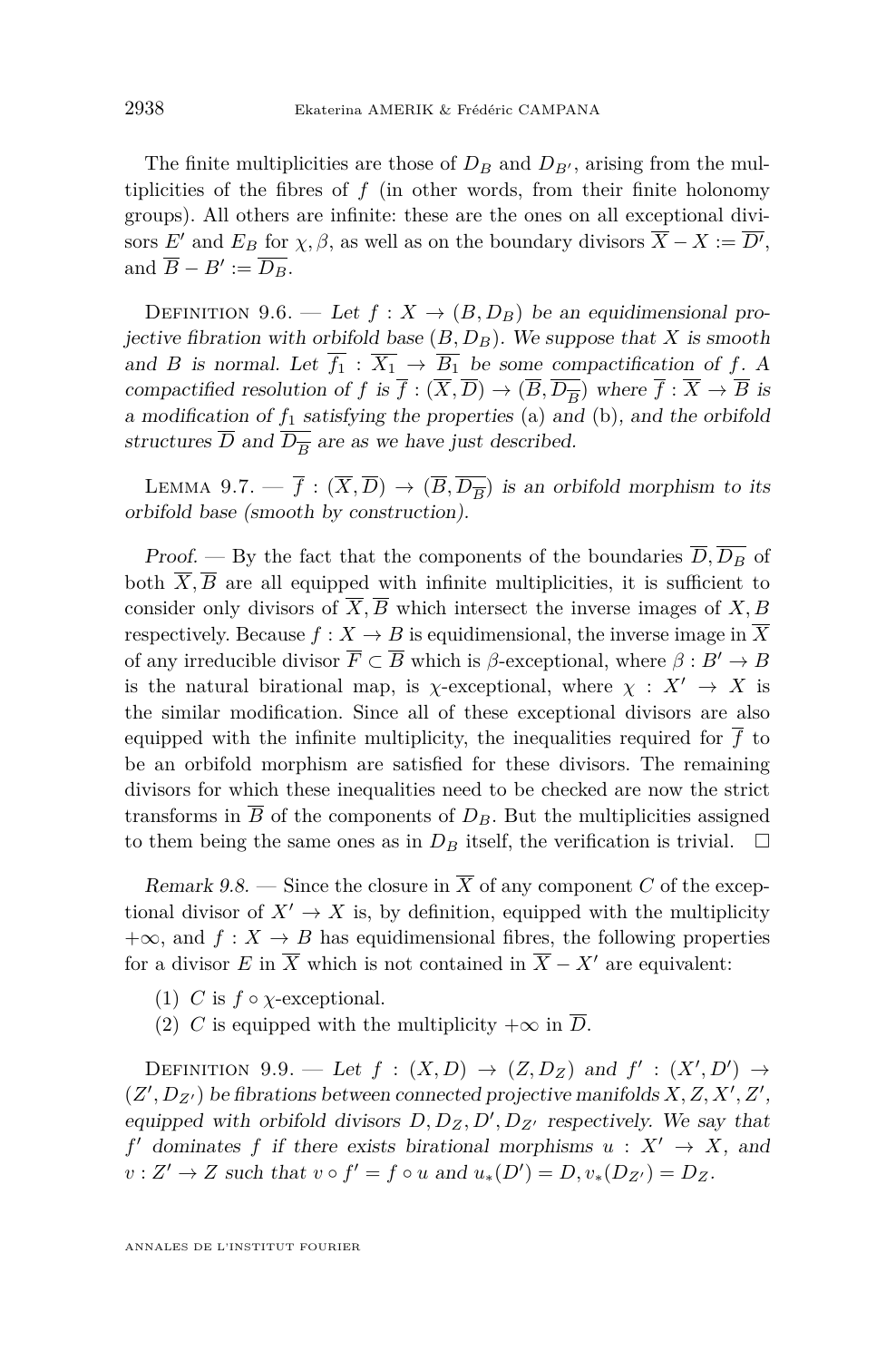The next lemma is needed to show that all our compactified resolutions are orbifold birationally equivalent.

LEMMA 9.10. — Let  $f: X \to B$  be an equidimensional fibration with *X* and *B* quasi-projective, *X* smooth and *B* normal. Let  $\overline{f}$  :  $(\overline{X}, \overline{D}) \rightarrow$  $(\overline{B}, \overline{D_{\overline{B}}})$  be a compactified resolution of  $f: X \to (B, D_B)$ . If  $\overline{f'}: (\overline{X'}, \overline{D'}) \to$  $(\overline{B'}, \overline{D_{\overline{B'}}})$  is another compactified resolution, then:

- (1) There exists a third compactified resolution  $\overline{f''}$  :  $(\overline{X''}, \overline{D''}) \rightarrow$  $(B'', D_{\overline{B''}})$  dominating the first two ones.
- (2) The domination maps  $u : (X'', D'') \to (X, D)$  and  $v : (B'', D_{\overline{B''}}) \to (X, D'')$  $(\overline{B}, \overline{D_{\overline{B}}})$  such that  $v \circ f'' = f \circ u$  are both orbifold birational equivalences, and the same for  $u', v'$ .

Proof. — Let  $f$  be obtained by a modification of a compactification  $f_1$ :  $\overline{X_1} \to \overline{B_1}$  and  $\overline{f'}$  by a modification of a compactification  $f'_1 : X'_1 \to B'_1$ . The existence of  $f'' : (X'', D'') \to (B'', D_{\overline{B''}})$  dominating both  $f, f'$  is obtained by modifying a fibration  $\overline{f''_1}$  :  $\overline{X''_1}$   $\rightarrow$   $\overline{B''_1}$  which compactifies  $f: X \rightarrow B$  and dominates both initial compactifications  $\overline{f_1} : \overline{X_1} \to \overline{B_1}$  and  $\overline{f'_1} : \overline{X'_1} \to \overline{B'_1}$ . The fact that  $u, v, u', v'$  are orbifold morphisms and thus orbifold birational equivalences now follows from Remark [9.8.](#page-16-0)  $\Box$ 

<span id="page-17-0"></span>COROLLARY 9.11. — For a given  $f: X \to B$ , the smooth pairs  $(\overline{B}, \overline{D_{\overline{B}}})$ are all birationally equivalent in the orbifold sense, and may be seen as orbifold resolutions of compactifications of (*B, DB*).

#### **9.4. Integral parts of orbifold tensors**

We recall the construction of orbifold differentials from [\[4\]](#page-27-3). Consider a smooth orbifold pair  $(Z, D)$  and local analytic coordinates  $(z) = (z_1, \ldots, z_n)$ near a given point  $a \in Z$ , centered at *a* and "adapted" to *D*, that is such that the support of *D* is contained in the union of the coordinate hyperplanes in the domain of this chart. Thus *D* has near *a* an equation with fractional exponents:  $0 = \prod_{j=1}^{j=n} z_j^{c_j}$ . This symbolic notation just means that, in the local coordinates  $(z)$ ,  $D = \sum_{j=1}^{j=n} c_j H_j$ , where  $H_j$ ,  $j = 1, \ldots, n$  is the coordinate hyperplane of equation  $z_j = 0$ .

Let  $m > 0$  be an integer. We then define  $[T^m] \Omega^1(Z, D)$ , also written  $[\otimes^m] \Omega^1(Z, D)$ , as the locally free subsheaf of  $\mathcal{O}_Z$ -modules of  $\otimes^m \Omega_Z^1(\log([D]))$  generated by the elements:  $z^{-[c_J]}$ .d $z_{j_1} \otimes \cdots \otimes dz_{j_m}$ . Here *J* runs over all multi-indices  $(j_1, \ldots, j_m) \in \{1, \ldots, n\}^m$ , and  $z^{-[c_J]}$  $z_1^{-[k_1(J)c_1]} \dots z_n^{-[k_n(J)c_n]}$ , where, for  $j = 1, \dots, n$ ,  $k_j(J)$  is the number of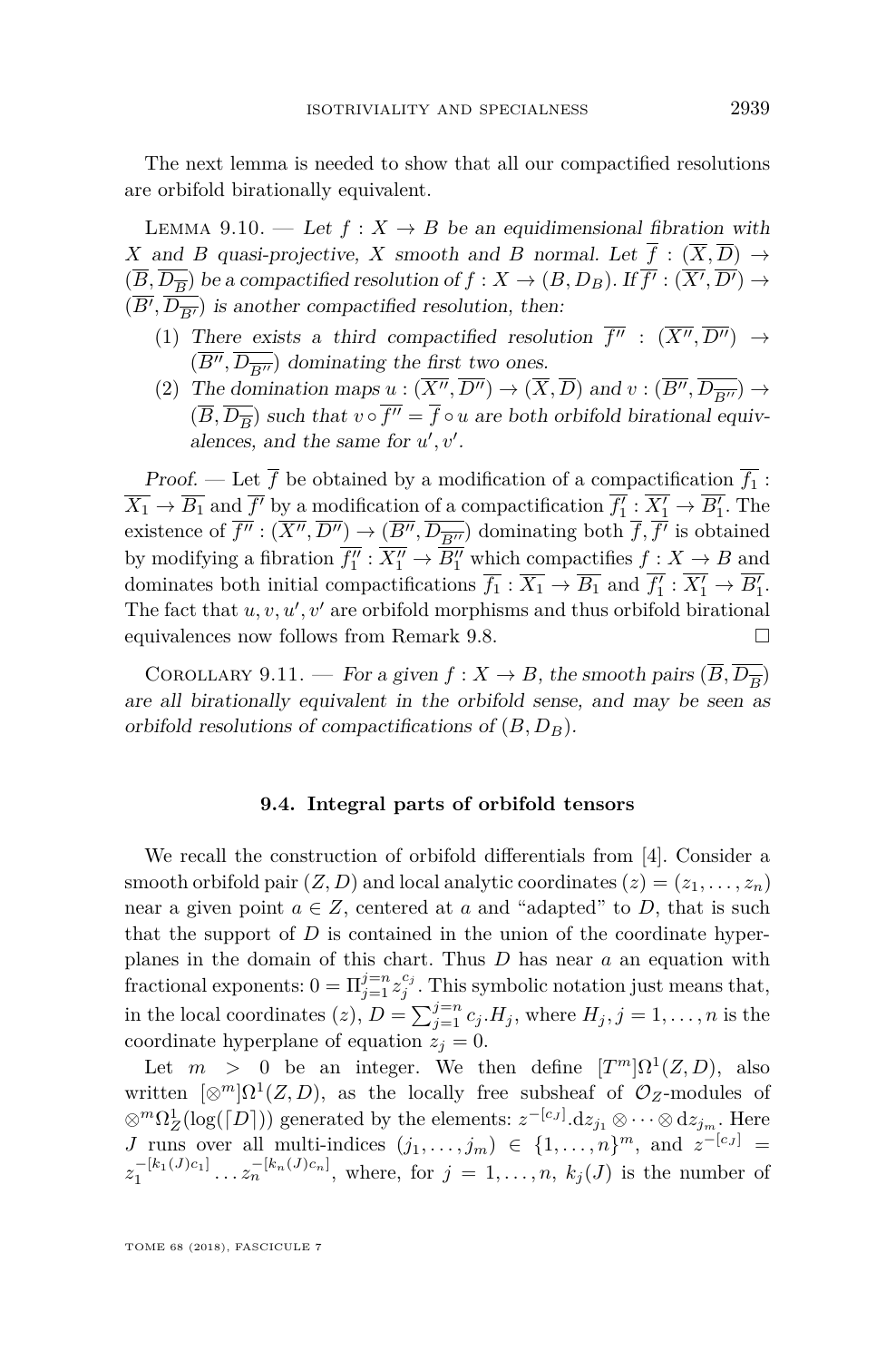occurrences of *j* in *J*, that is, the number of  $k \in \{1, \ldots, m\}$  such that  $j_k = j$ .

So for instance  $\frac{dz_1^{\otimes m}}{z_1^{[mc_1]}}$  is among the generators; if  $m_1$  is the multiplicity of the corresponding componend of *D* this is rewritten as  $z_1^{[m/m_1]}(\frac{dz_1}{z_1})^{\otimes m}$ . When the multiplicities are infinite, we obtain the usual logarithmic differentials.

One can easily check that this sheaf is independent from the chosen adapted coordinates, and so well-defined globally. Although we do not use this fact here, let us mention that it is also equal to the *G*-invariant part  $[\pi_*(\otimes^m \pi^*\Omega^1(Z,D))]^G$  of  $\pi_*(\otimes^m \pi^*\Omega^1(Z,D))$ , where  $\pi: Z_D \to Z$  is any *G*-Galois Kawamata cover adapted to  $(Z, D)$  in the sense of [\[6\]](#page-27-2). Here  $\pi^*\Omega^1(Z,D)$  is the orbifold differential sheaf of [\[6\]](#page-27-2); some sources use a different notation, for instance  $\Omega(\pi, D)$  in [\[7\]](#page-27-7).

The sheaves  $[S^m](\Omega^1(Z, D))$  of symmetric orbifold differentials are defined as the (locally free, saturated) subsheaves of  $[T^m](\Omega^1(Z, D))$  defined similarly by the obvious symmetrisation conditions. See [\[4\]](#page-27-3) for an explicit description.

These tensors satisfy, just as in the case  $D = 0$ , a bimeromorphic invariance property:

PROPOSITION 9.12 ([\[4,](#page-27-3) Theorem 3.5]). — Let  $u: (Z', D') \to (Z, D)$  be a bimeromorphic orbifold morphism.

Then  $u^*: H^0(Z, [T^m](\Omega^1(Z, D)) \to H^0(Z', [T^m](\Omega^1(Z', D'))$  is an isomorphism, for each  $m > 0$ .

Although the proof (which is a simple application of Hartogs theorem) is given there for rank one subsheaves of the orbifold differential sheaves, it immediately implies the version given here.

DEFINITION 9.13 ([\[4\]](#page-27-3)). — Let  $(X, D)$  be a smooth orbifold pair with *X* connected complex projective, of dimension *n*. Let  $m > 0$ , and  $\mathcal{L} \subset$  $[\otimes^m] \Omega^1(X, D)$  be a rank-one coherent subsheaf. For each integer  $k \geq 0$ , let  $\mathcal{L}^{\otimes k, \text{sat}} \subset [\otimes^{mk}] \Omega^1(X, D)$  be the saturation of  $\mathcal{L}^{\otimes k}$ . We then define:

$$
\kappa_D^{\rm sat}(X, \mathcal L) := \limsup_{k \to +\infty} \left\{ \frac{\text{Log}(h^0(X, \mathcal L^{\otimes k, \text{sat}}))}{\text{Log}(k)} \right\} \in \{-\infty, 1, \dots, n\}.
$$

As actually stated in [\[4,](#page-27-3) Theorem 3.5], we have the following birational invariance property for rank-one subsheaves:

ANNALES DE L'INSTITUT FOURIER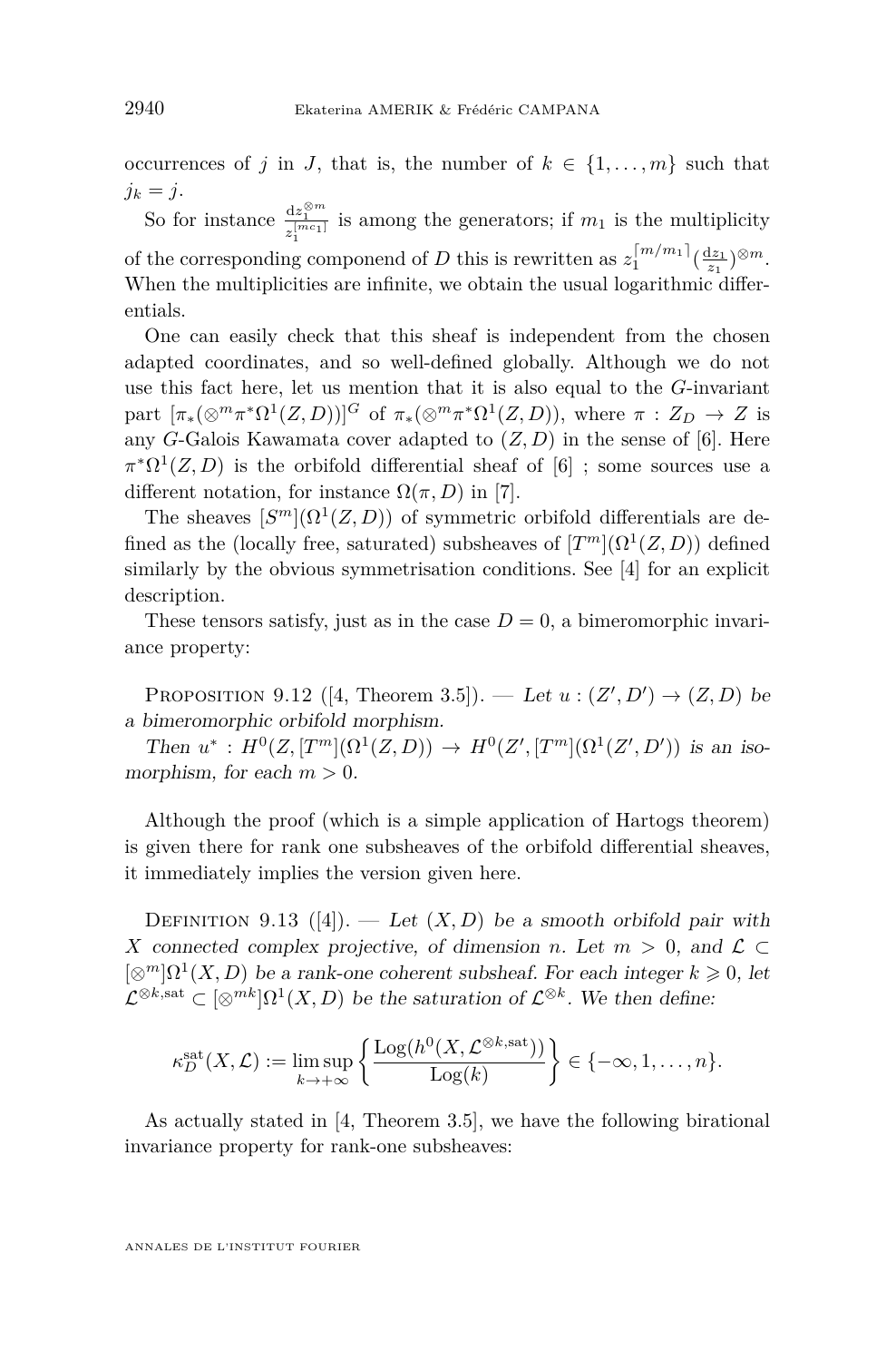PROPOSITION 9.14. — Let  $u:(X', D') \to (X, D)$  be a morphism which is an orbifold birational equivalence between two smooth projective orbifolds. Let  $\mathcal{L} \subset [\otimes^m] \Omega^1(X, D)$  and  $\mathcal{L}' \subset [\otimes^m] \Omega^1(X', D')$  be rank-one coherent subsheaves. Assume that either  $\mathcal{L}' := u^*(\mathcal{L})$ , or that  $\mathcal{L} = u_*(\mathcal{L}')$ . Then:

$$
\kappa_D^{\rm sat}(X,\mathcal L) = \kappa_{D'}^{\rm sat}(X',\mathcal L').
$$

#### **9.5. Lifting and descent of integral parts of orbifold tensors**

The following theorem will be proved in the Appendix.

<span id="page-19-0"></span>THEOREM 9.15. — Let  $h : (X, D) \rightarrow (Z, D_Z)$  be a fibration between smooth orbifolds such that: *h* is an orbifold morphism, and  $(Z, D_Z)$  is its orbifold base. Let  $m \geq 0$  be a fixed integer. To shorten the notations, write  $E_X^m := [T^m](\Omega^1(X, D))$ , and  $E_Z^m := [T^m](\Omega^1((Z, D_Z))$ . Then, for any  $m \geqslant 0$ :

- $(1)$   $h^*(E_Z^m) \subset E_X^m$ .
- (2) Let  $h^*(E_Z^m)$ <sup>sat</sup> stand for the saturation of  $h^*(E_Z^m)$  in  $E_X^m$ . Then  $h_*(h^*(E_Z^m))^{\text{sat}}) = E_Z^m.$

<span id="page-19-1"></span>COROLLARY 9.16. — In the situation of Theorem [9.15,](#page-19-0) for some  $m > 0$ , let  $\mathcal{L}_U \subset \otimes^m \Omega_U^1$  be a rank-one subsheaf, where  $U \subset Z$  is a dense Zariskiopen subset. Let  $\mathcal{L} \subset [\otimes^m](\Omega^1(X, D))$  be such that  $\mathcal{L}_{|h^{-1}(U)} = h^*(\mathcal{L}_U)^{\text{sat}}$ .

If  $\kappa_D^{\text{sat}}(X,\mathcal{L}) \geq 0$ , there exists a saturated rank-one subsheaf  $\mathcal{L}_Z \subset$  $[\otimes^m](\Omega^1(Z, D_Z))$  such that  $h^*(\mathcal{L}_Z) \subset \mathcal{L}^{\text{sat}}$ , and  $\kappa_{D_Z}^{\text{sat}}(Z, \mathcal{L}_Z) = \kappa_D^{\text{sat}}(X, \mathcal{L})$ .

In particular, if  $\kappa_D^{\text{sat}}(X,\mathcal{L}) = p = \dim(Z)$ , then  $\kappa(Z,\mathcal{L}_Z) = p$ , with  $\mathcal{L}_Z \subset [\otimes^m](\Omega^1(Z, D_Z)).$ 

Proof. — Indeed, one sets  $\mathcal{L}_Z = h_*(\mathcal{L})^{\text{sat}}$ . — Первый процесс в серверності процесі в процесі в серверності процесі в серверності процесі в серверності п<br>Процесі в серверності процесі в серверності процесі в серверності процесі в серверності процесі в серверності

In order to prove our isotriviality results, we need this corollary only in the special case when the multiplicities of *D* are integral or infinite: indeed our orbifold structure arising from a foliation assigns integral multiplicities to the components parameterizing the multiple fibers, and infinite multiplicities to the compactifying components. By construction it is clear that passing to a smooth model we remain in the same special case. This particular case of Theorem [9.15](#page-19-0) and its corollary is proved in [\[11,](#page-27-5) Theorem 5.8], and our method here is similar; we postpone the proof to the Appendix and refer to [\[11\]](#page-27-5) for the time being. The main new ingredient of the proof is Lemma [A.1](#page-26-0) permitting to deal with rational multiplicities.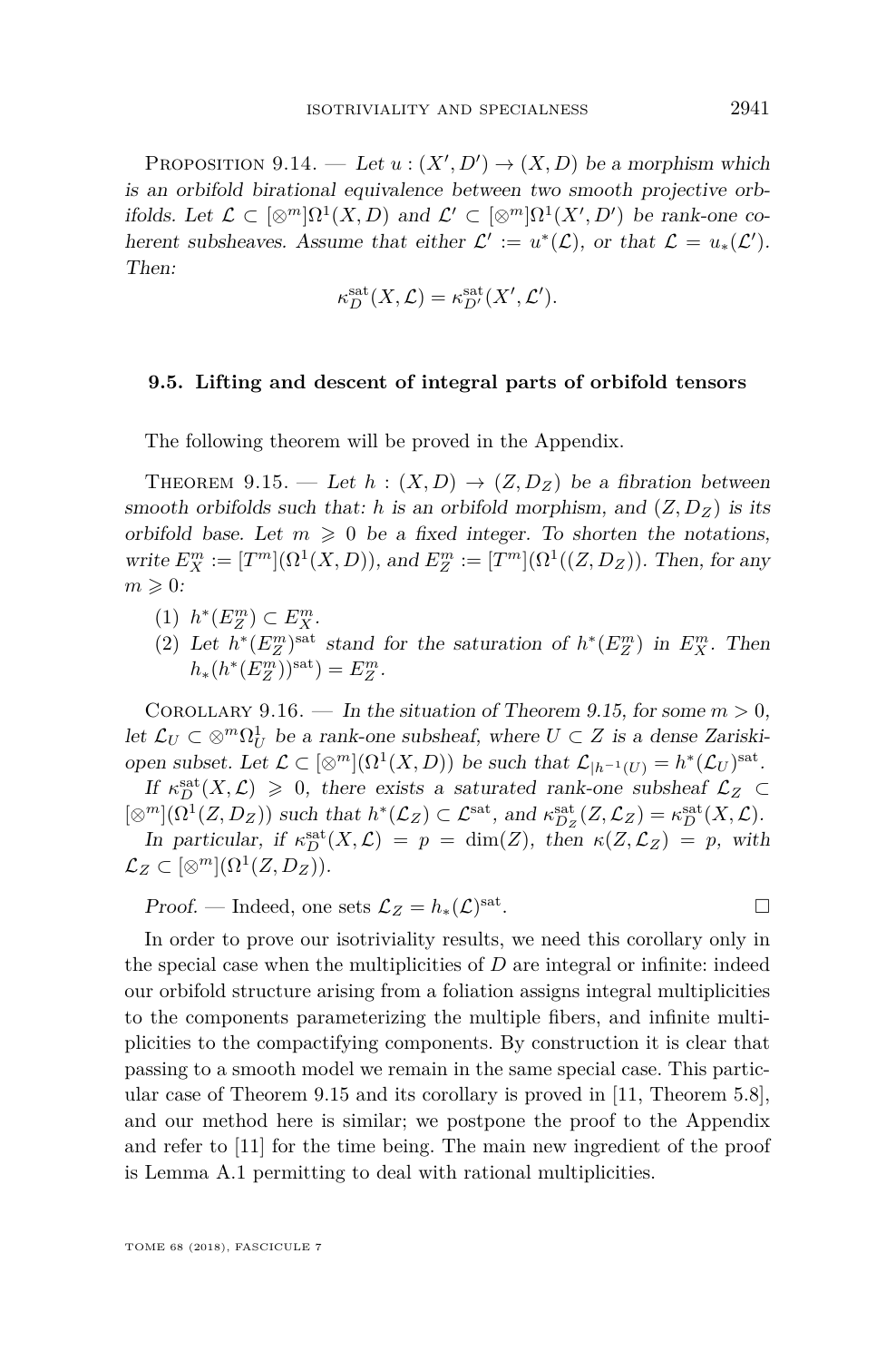#### **9.6. Special smooth orbifolds, proof of the isotriviality criteria.**

DEFINITION 9.17 ([\[4,](#page-27-3) Definition 8.1, Théorème 9.9]). — Let  $(X, D)$  be a smooth connected projective<sup>(5)</sup> orbifold. We say that  $(X, D)$  is "special" if, for any  $p > 0$ , and any rank-one subsheaf  $\mathcal{L} \subset \Omega_X^p$ , one has:  $\kappa_D^{\text{sat}}(X, \mathcal{L}) < p$ .

Let now  $(X, D)$  be as in the preceding definition, and let  $g: X \dashrightarrow Z$  be a rational dominant fibration onto a variety of dimension  $p > 0$  (which one may suppose smooth and projective). We shall always implicitely replace  $g: (X, D) \dashrightarrow Z$  by a birational smooth model  $g': (X', D') \to (Z', D_{Z'})$ enjoying the properties 1-5 listed in Proposition [9.5.](#page-13-0) In order to simplify notations, we shall also denote  $g : (X, D) \rightarrow (Z, D_Z)$  this new "neat" birational model.

<span id="page-20-0"></span>THEOREM  $9.18.$  — Let  $(X, D)$  be smooth projective and connected. The following properties are equivalent, if  $f : X \dashrightarrow Z$  is a rational fibration onto some projective smooth manifold *Z* of dimension *p >* 0:

- <span id="page-20-2"></span> $(1)$   $(X,D)$  is special.
- <span id="page-20-3"></span>(2) For any  $p > 0$  and any  $q: X \dashrightarrow Z$ ,  $\kappa(Z, K_Z + D_Z) < p$ .
- <span id="page-20-4"></span>(3) For any  $p > 0$  and any  $g: X \dashrightarrow Z$ ,  $\kappa_D^{\text{sat}}(X, g^*(K_Z)) < p$ .
- <span id="page-20-5"></span>(4) For any  $p > 0$ , for any  $m > 0$ , for any  $q : X \dashrightarrow Z$ , and for any coherent rank-one  $\mathcal{L}_Z \subset \otimes^m \Omega_Z^1$ , one has  $\kappa_D^{\text{sat}}(X, g^*(\mathcal{L}_Z)) < p$ .
- <span id="page-20-6"></span>(5) For any  $p > 0$ , for any  $m > 0$ , for any  $g: X \longrightarrow Z$  as above, and for any rank-one coherent  $\mathcal{L} \subset [\otimes^m] \Omega^1(X, D)$  such that  $\mathcal{L}_{|g^{-1}(U)} =$ *g*<sup>\*</sup>( $\mathcal{L}_U$ ) for some Zariski open subset *U* ⊂ *Z* and some  $\mathcal{L}_U$  ⊂  $g^*(\otimes^m \Omega_U^1)$ , one has  $\kappa_D^{\text{sat}}(X, g^*(\mathcal{L}_Z)) < p$  for  $\mathcal{L}_Z$  defined as in Corollary [9.16.](#page-19-1)

Proof. — The equivalence between properties  $(1), (2), (3)$  $(1), (2), (3)$  $(1), (2), (3)$  $(1), (2), (3)$  $(1), (2), (3)$  is established in [\[4,](#page-27-3) Théorèmes 9.9 and 5.3]. The implication  $4 \Rightarrow 3$  is immediate. The reverse implication follows from [\[6,](#page-27-2) Theorem 7.11] by a contradiction argument applied to  $(Z, D_Z)$ , together with Corollary [9.16,](#page-19-1) last assertion. The equivalence between properties [\(4\)](#page-20-5) and [\(5\)](#page-20-6) follows from Corollary [9.16.](#page-19-1)  $\Box$ 

An important example of special smooth orbifold is given by the following:

<span id="page-20-1"></span>THEOREM 9.19 ([\[4,](#page-27-3) Théorème 7.7]). — Let  $(X, D)$  be a smooth projective connected orbifold such that  $\kappa(X, K_X + D) = 0$ . Then  $(X, D)$  is special.

<sup>(5)</sup> The definition makes sense in the compact Kähler, or even class  $\mathcal C$  case.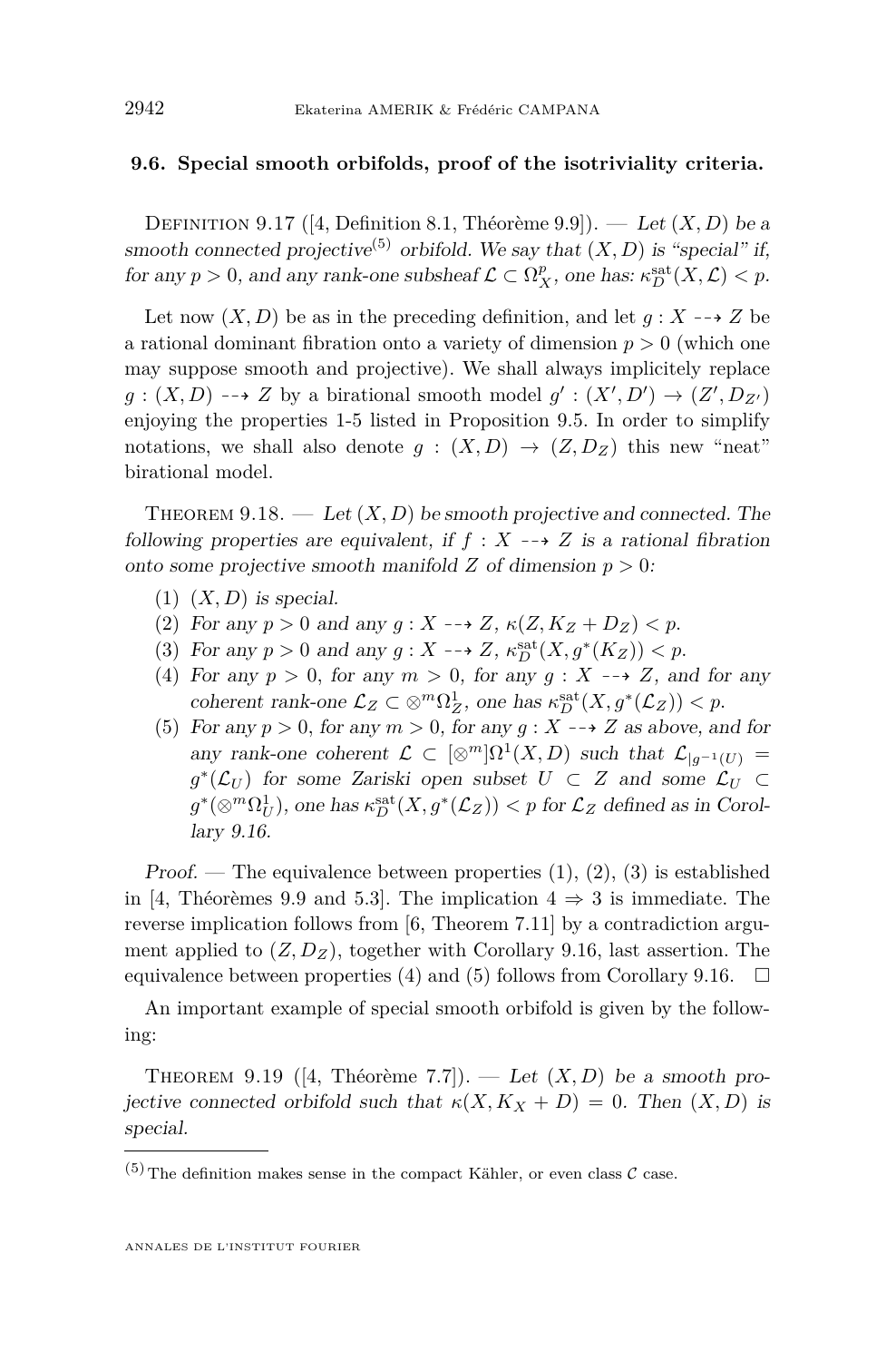<span id="page-21-1"></span>COROLLARY 9.20. — Let  $f: X \to B$  be a projective fibration between two connected quasi-projective varieties, *X* smooth, *B* normal. Assume that *f* has equidimensional connected fibres. Let  $f : (X, D) \to (B, D_{\overline{B}})$  be any resolution of  $f: X \to (B, D_B)$  (see Definition [9.6](#page-16-1) above). We shall say that  $(B, D_B)$  is special if so is  $(B, D_{\overline{B}})$ . This does not depend on the choice of  $f : (X, D) \to (B, D_{\overline{B}}).$ 

We then have, for  $(B, D_{\overline{B}})$ , the equivalence between the 5 properties listed in Theorem [9.18.](#page-20-0)

Assume in particular that  $(\overline{B}, \overline{D_{\overline{B}}})$  is special. Let  $g : \overline{B} \dashrightarrow Z$  be a fibration with  $\dim(Z) = p$ , and assume the existence of  $\mathcal{L} \subset [\otimes^m] \Omega^1(\overline{X}, \overline{D})$ with  $\kappa_{\overline{D}}^{\text{sat}}(\overline{X}, \mathcal{L}) = p$ . If there is a  $\mathcal{L}_U \subset \otimes^m \Omega_U^1$  for some Zariski dense open  $\mathcal{L} \cup \mathcal{L} \cup \mathcal{L}$  is the subset  $U \subset Z$  such that  $\mathcal{L}_{|(g \circ \overline{f})^{-1}(U)} = (g \circ \overline{f})^*(\mathcal{L}_U)^{\text{sat}}$ , then  $p = 0$ .

Notice that Lemma [3.4](#page-6-2) implies that the specialness of  $(B, D_B)$  in the sense of the last corollary is the same as the specialness of the orbifold base defined in Section [4.](#page-6-0)

<span id="page-21-0"></span>COROLLARY 9.21. — Let  $f: X \rightarrow B$  be the fibration associated to an everywhere regular and algebraic foliation  $\mathcal F$  on a connected quasiprojective manifold *X*. Assume that the fibres of *f* have semiample canonical bundle. If the orbifold base  $(B, D_B)$  of  $f$  is special, then  $f$  is isotrivial. In particular if  $\kappa(\overline{X}, \det(\Omega^1_{\overline{X}/\overline{F}})) = 0$ , then *f* is isotrivial.

Proof. — Indeed, consider the smooth base-changed family over *X* as in Section [8.](#page-10-0) There is a Viehweg–Zuo sheaf  $\mathcal{L} \subset [\mathrm{Sym}^m] \Omega^1_{\overline{X}}(\mathrm{Log}(\overline{D}))$  associated to this smooth family. By [\[12,](#page-27-4) Theorem 1.8], this sheaf possesses the property of being generically lifted from a subsheaf of  $\text{Sym}^m(\Omega^1_Z)$ , where *Z* is the (eventually compactified and modified) image of the moduli map  $\mu: X \to \text{Mod}$  described in Section [6.1,](#page-8-0) and its Kodaira dimension is equal to the dimension of *Z*. But by Lemma [8.2,](#page-11-1) the map  $\mu$  factors through *B*, and so generically on *B* there is another subsheaf  $\mathcal{L}_U$  of the symmetric differentials which lifts to  $\mathcal L$  over an open subset. Now apply Corollary [9.16](#page-19-1) to extend it to the sheaf  $\mathcal{L}_{\overline{B}}$  of saturated Kodaira dimension equal to  $\dim(Z)$ . The speciality of *B* implies  $\dim(Z) = 0$ . This establishes the first claim. The second one then follows from Theorem [9.19.](#page-20-1)

#### **10. Two examples**

#### **10.1. Coisotropic submanifolds**

Let  $X \subset Y$  be a compact complex submanifold of a compact connected Kähler manifold *Y* of dimension  $n = 2m$  carrying a holomorphic symplectic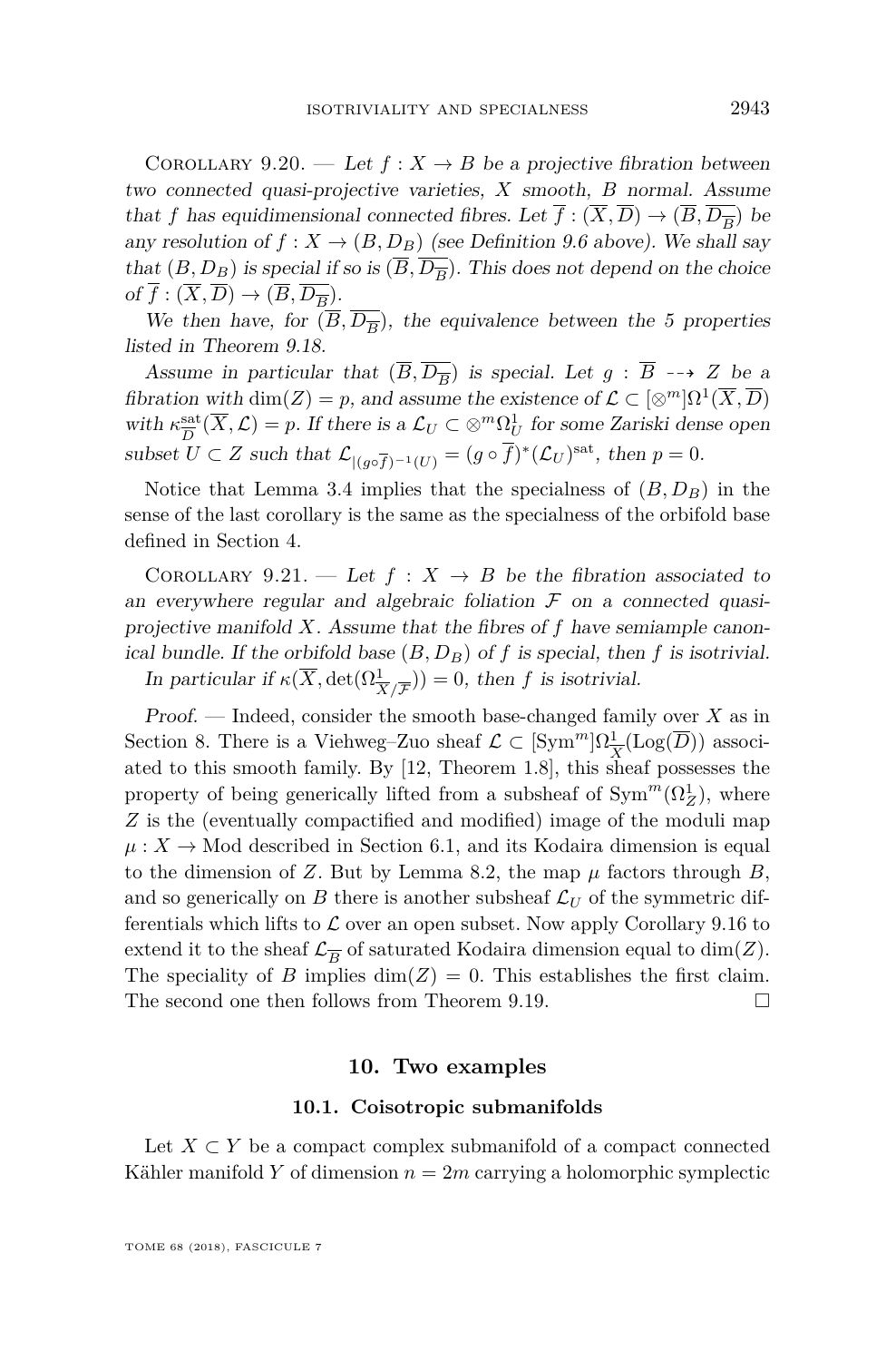2-form *s*. We say that *X* is coisotropic (relatively to *s*) if, for any  $x \in X$ , the complex tangent space  $T_x X$  to  $X$  at  $x$  contains its *s*-orthogonal. This defines an everywhere regular rank  $r$  foliation  $\mathcal F$  on  $X$ , where  $r$  is the codimension of *X* in *Y* . This foliation is often called characteristic foliation.

Every smooth divisor  $X \subset Y$  is coisotropic, with  $r = 1$ , so that it carries the characteristic foliation of rank one. This was the case studied in [\[1\]](#page-27-14).

If *X* is coisotropic, we have:  $2m - 2r \ge 0$ , and  $\dim(X) = 2m - r \ge r =$ codim<sub>*Y*</sub> (*X*). If  $r = m$ , *X* is said to be Lagrangian. A somehow "dual" case is when *X* is isotropic (that is, when *s* vanishes on  $T_xX \ \forall x \in X$ ). Thus Lagrangian means both isotropic and coisotropic.

Let  $X \subset Y$  and *s* be as above, with *X* coisotropic. We say that *X* is "algebraically coisotropic" if the characteristic foliation  $\mathcal F$  is algebraic. Such subvarieties appear in the study of "subvarieties of constant cycles" on holomorphically symplectic varieties, but one has to drop the smoothness assumption (see [\[17\]](#page-27-16)).

One of our main motivations for this paper was to generalize the results of [\[1\]](#page-27-14), where we have proved that the fibration associated to the characteristic foliation on an algebraically coisotropic smooth divisor is always isotrivial in the projective case, and deduced from this that on an irreducible holomorphically symplectic projective manifold Y, there are no non-uniruled smooth algebraically coisotropic divisors *X* except in the trivial case when *Y* is a K3 surface and *X* is a curve.

The natural question for higher codimension is as follows: let *Y* be an irreducible holomorphically symplectic manifold and  $X \subset Y$  a nonuniruled algebraically coisotropic submanifold. Can one conclude that *X* is lagrangian?

Our study provides some evidence for the affirmative answer, however the results are still extremely partial. For instance, one has the following.

COROLLARY  $10.1.$  — Let *X* be a projective manifold of dimension *d* with an everywhere regular algebraic foliation  $\mathcal F$  of rank  $r$  whose leaves are canonically polarised (or have trivial canonical bundle). If  $\mathcal{F} = \text{Ker}(s)$ , where *s* is a section *s* of  $\Omega_X^{d-r} \otimes L$ , with  $L \in Pic(X)$  and  $c_1(L) = 0$ , then F is isotrivial. Moreover,  $\kappa(X) = r$  in the canonically polarized case and 0 in the trivial canonical bundle case.

Proof. — Indeed,  $\det(\Omega^1_{X/\mathcal{F}}) = \det(\Omega^1_{\overline{X}/\mathcal{F}})$  is then numerically trivial, since generated by *s*, and Theorem [4.3](#page-7-2) applies.

A more specific example is the following (the case  $r = 1$  has been established in [\[1\]](#page-27-14)). However in this situation one can show, in the same way as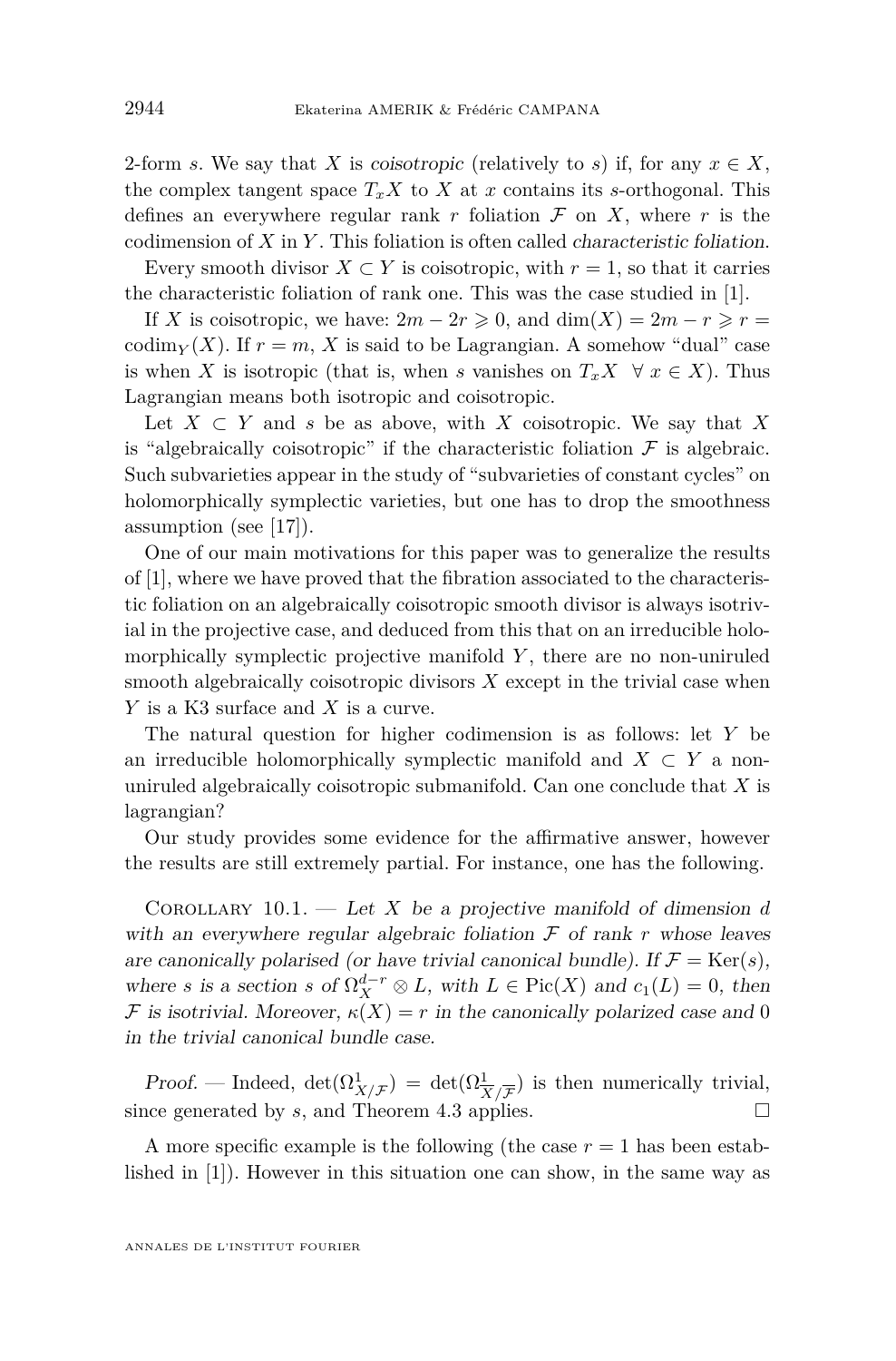in [\[1\]](#page-27-14), that the fibration associated to  $\mathcal F$  does not have multiple fibers in codimension one, so that a simpler proof of isotriviality can be given.

<span id="page-23-0"></span>Example 10.2. — Let  $X \subset Y$  be a connected projective coisotropic submanifold of codimension *r* in a smooth projective manifold *Y* equipped with a holomorphic symplectic 2-form  $s$ . Let  $\mathcal F$  be the characteristic foliation on *X* defined as  $\text{Ker}(s^r)$ . Assume that the leaves of  $\mathcal F$  are compact and canonically polarised. Then F is isotrivial and  $\kappa(X) = r$ .

To answer the question raised above, one would need, e.g. in the case when *Y* is irreducible hyperkähler, a lower bound for Kodaira dimension of *X*: for instance  $\kappa(X) \geqslant m$  would be sufficient to derive that X is lagrangian. This is the approach from [\[1\]](#page-27-14), but we do not know whether it might work for higher-codimensional coisotropic subvarieties.

At this point we can obtain the answer only in some very particular cases.

Example 10.3. — In the situation of Example [10.2,](#page-23-0) assume that *X* is of general type and  $K_X$  is ample in restriction to the leaves of  $\mathcal F$  (this is the case for instance when the normal bundle  $N_{X/Y}$  is ample). Then X is Lagrangian. Indeed:  $\kappa(X) = \dim(X) \geq m$ .

Example  $10.4.$  — In the above situation of Example [10.2,](#page-23-0) assume that *Y* is a simple torus (rather than irreducible hyperkähler). Then *X* is Lagrangian. Indeed:  $\kappa(X) = \dim(X)$  since *Y* is simple.

#### **10.2. Boundary of codimension at least** 2

We consider the following situation: Let  $X^+$  be an irreducible (not necessarily normal) complex projective variety of dimension *n*, let *X* be the smooth locus of  $X^+$ . Assume that there exists on  $X$  an everywhere non-zero *d*-closed holomorphic form *w* of degree  $m := (n - r)$  defining an everywhere regular foliation  $\mathcal{F} := \text{Ker}(u)$  with canonically polarised compact leaves of dimension *r* on *X*, or with compact leaves with trivial canonical bundle. The *m*-form *w* thus descends to a nowhere vanishing *m*-form *v* on the smooth locus of *B*. Thus *v* is a nowhere vanishing section of a suitable power *N* of  $K_B$ , if  $f: X \to B$  is the fibration associated to F, so that B has only quotient singularities, and its canonical bundle is Q-Cartier. Thus:  $w = (f^*(v))^{\otimes N}$  is a generator of  $(\det(\Omega^1_{X/{\mathcal{F}}}))^{\otimes N}$ .

We shall assume also that  $X^+ \subset M$ , where *M* is a complex space such that  $M^{\text{reg}} \cap X^+ = X$ , and that *w* is the restriction to *X* of a holomorphic *m*form  $\hat{w}$  on  $M^{\text{reg}}$ , which extends holomorphically on some (or any) resolution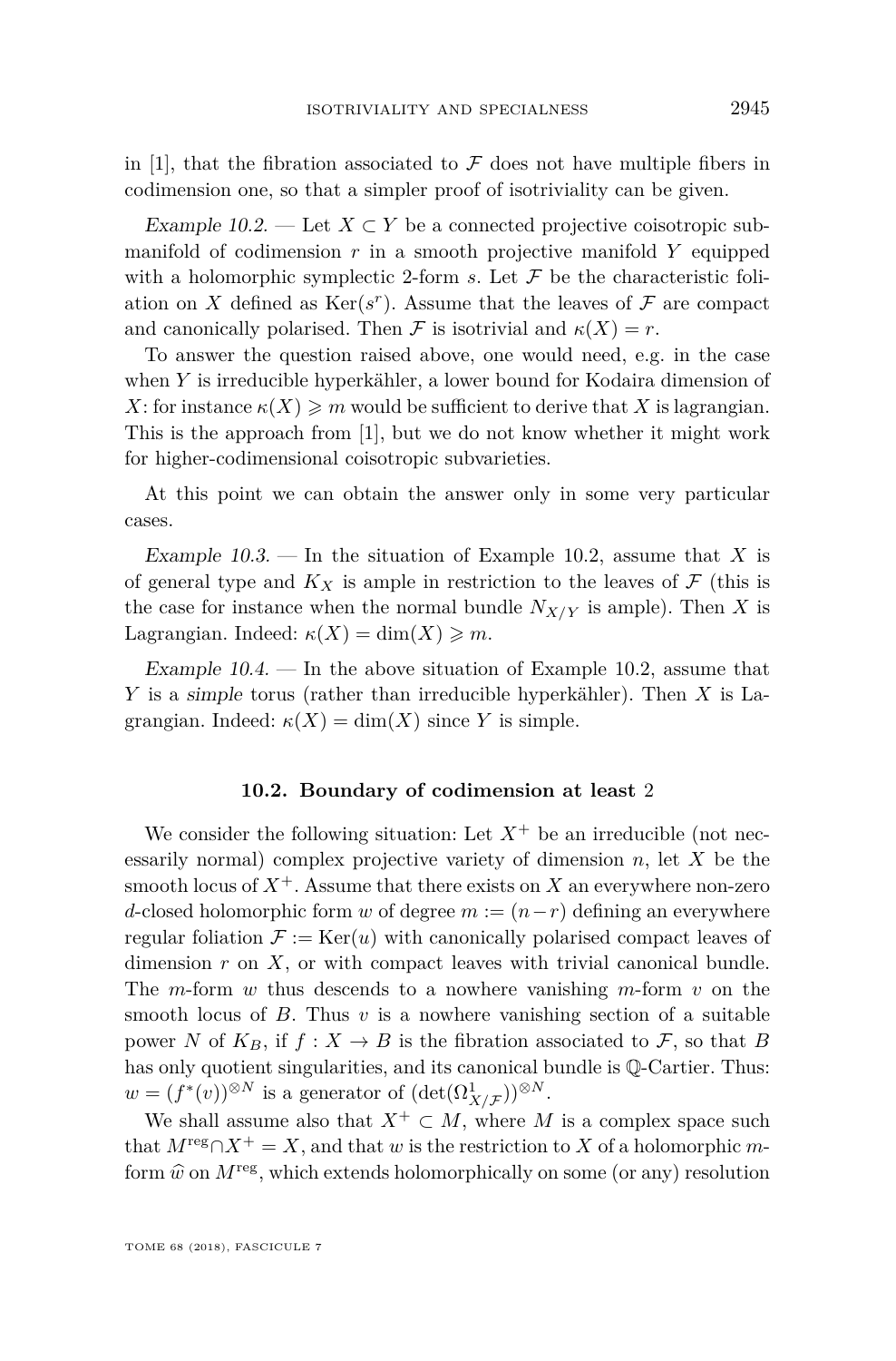of the singularities of *M*. It follows that if  $\delta : \overline{X} \to X^+$  is an arbitrary desingularisation, then *w* extends to a holomorphic *m*-form  $\overline{w}$  on  $\overline{X}$  (by taking first an embedded resolution of the singularities of  $X^+$ , lifting  $\hat{w}$ , and then observing that the existence of  $\overline{w}$  is independent of the resolution of  $X^+$ . It is actually sufficient for the existence of  $\overline{w}$  that *w* be induced in local embeddings of  $X^+$ , instead of a global one  $X^+ \subset M$ ).

PROPOSITION 10.5. — Assume that  $X^+$ , X, M, w are as in the above situation, and that  $X = X^{+,reg}$  has complement in  $X^+$  of codimension 2 or more. If the leaves of  $\mathcal F$  on  $X$  are compact and canonically polarised (or have trivial canonical bundle), then the family of leaves is isotrivial.

Proof. — Let  $f: X \to B$  be the proper connected fibration associated to F on X. This fibration extends naturally to a fibration  $\overline{f}: \overline{X} \to \overline{B}$ where  $\overline{B}$  is the normalisation of the (projective) closure in the Chow– Barlet space of  $X^+$  of  $f(X)$ . Theorem [5.1](#page-7-0) shows that we only need to show that  $\kappa := \kappa(\overline{X}, \det(\Omega^1_{\overline{X}/\overline{\mathcal{F}}})) = 0$  to prove the claim. But the restriction to *X* of  $\det(\Omega^1_{\overline{X}/\overline{F}})$  is  $\det(\Omega^1_{X/F})$ , which is generated by *w*, and hence trivial. Because *w* extends to  $\overline{w}$ , we have  $\kappa \geq 0$ . Let now  $\overline{s}$  be a section of  $\det(\Omega^1_{\overline{X}/\overline{F}})^{\otimes m}$ , for some  $m > 0$ . Let *s* be its restriction to *X*. The quotient  $\varphi := \frac{s}{w^m}$  thus defines a holomorphic function on *X*. Because  $\operatorname{codim}_{X^+}(X^+ - X) \geq 2$ ,  $\varphi$  extends as a holomorphic function on the normalisation of  $X^+$ , and is thus constant by compactness of  $X^+$ . Thus  $\overline{s} = \varphi \cdot \overline{w^m}$ , and  $\kappa = 0$ , as claimed.

<span id="page-24-0"></span>Example 10.6. — Let  $X^+$  be a divisor in a connected complex projective variety *M* of dimension  $2d = n + 1$  equipped with a symplectic two-form *s* on some of its resolutions. The form  $u := s^{d-1}$  satisfies the non-vanishing condition and defines an everywhere regular rank-one foliation  $\mathcal F$  on  $X$ . We can also, more generally, consider  $X^+$  of codimension  $r$  and coisotropic in the previous pair  $(M, s)$ , taking then  $u = s^{d-r}$ . The coisotropy condition means that *s* has rank *r* on *X*.

COROLLARY 10.7. — Let  $X^+ \subset M$  be complex projective, irreducible, with  $M^{2d}$  equipped with a holomorphic symplectic form *s* as in Exam-ple [10.6](#page-24-0) above. Let  $w := s^{d-r}$ . If  $X = X^{+,reg}$  is coisotropic of codimension *r*, if codim<sub>*X*+</sub>( $X^+ - X^{+,reg}$ )  $\ge 2$ , and if the foliation  $\mathcal{F} = \text{Ker}(w)$  has compact canonically polarised leaves on *X* (or compact leaves with trivial canonical bundle), then *f* is isotrivial.

Example 10.8. — Let *S* be a *K*3-surface,  $C \subset S$  a smooth connected projective curve of genus  $g > 1$ , and  $k \ge 2$  an integer. Let  $q : S^k \to M :=$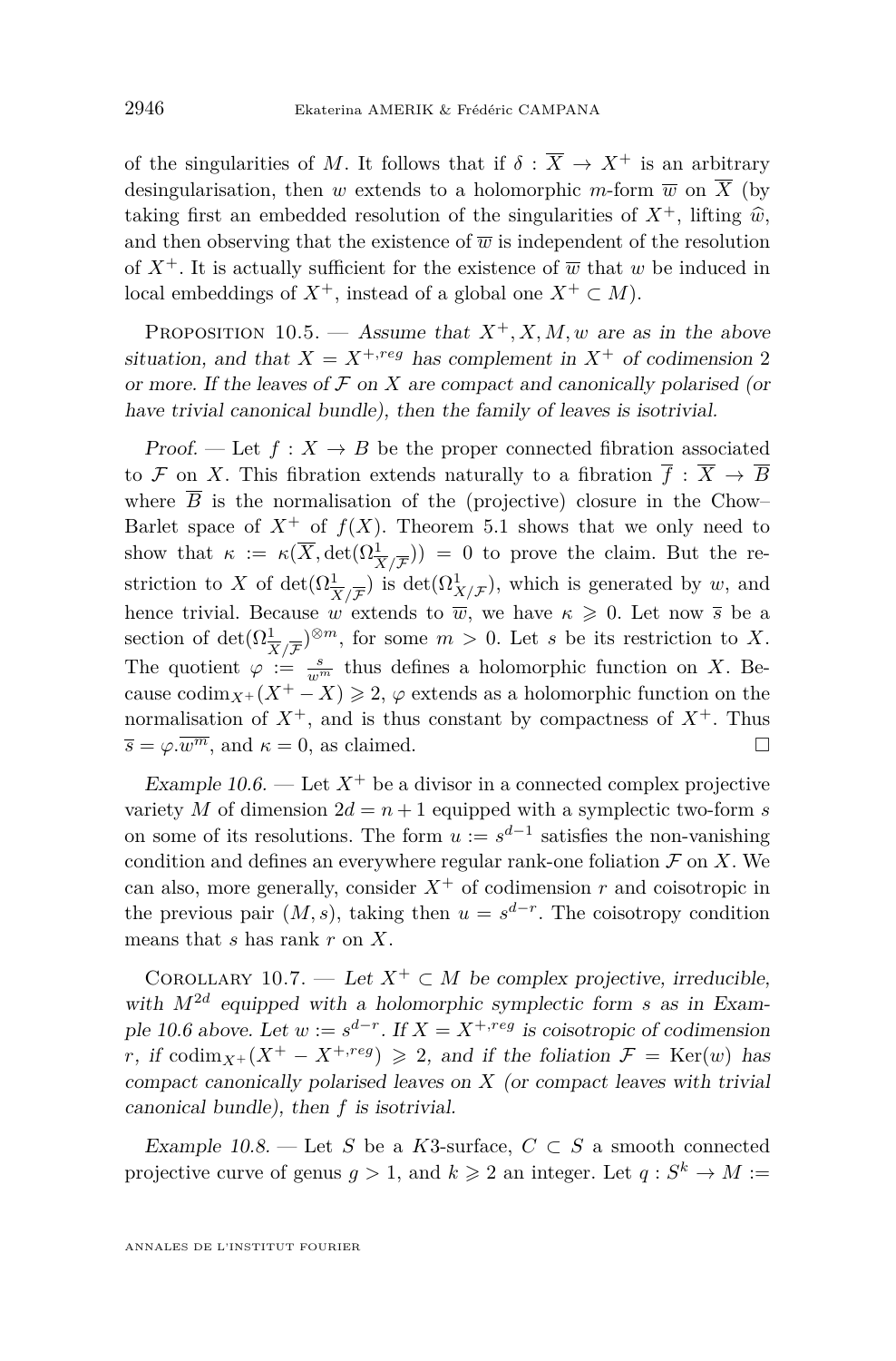$S^k/S_k$ , where  $S_k$  is the permutation group acting on the factors be the quotient map. Let  $Q := q \circ j : C \times S^{k-1} \to M$  be the natural composition map, where  $j: C \times S^k$  is the injection. Let  $X^+ := Q(C \times S^{k-1}) \subset M$  be its image. Let  $\rho: S^{[k]} \to M$  be the Fogarty resolution by the Hilbert scheme. The preceding result applies to  $X^+, X, w = s^{k-1}$ , if *s* is a symplectic form on  $S^{[k]}$ . Here the isotriviality is obvious by construction, but this shows that examples which satisfy our quite restrictive conditions do exist.

#### **Appendix A. Proof of Theorem [9.15](#page-19-0)**

Proof. — The first claim of Theorem [9.15](#page-19-0) is proved in [\[4,](#page-27-3) Proposition 2.11]. We thus check now the second claim. Notice first that we need to check this claim only over the complement of a codimension 2 subset *S* of  $Z$ , because  $E_Z^m$  is locally free. In particular, we can assume that  $h$  has equidimensional fibres over this complement. Finally, the *h*-horizontal part of *D* (that is, the components of *D* dominating *Z*) does not play any rôle here, since  $f^*(E_Z^m)$  is saturated in  $E_X^m$  over the locus  $Z-S$ ,  $S := \text{Supp}(D_Z)$ . Indeed, up to a Zariski-closed subset of codimension at least 2 in  $Z - S$ , if  $D^+ = \text{Supp}(D) \subset X$ , the fibration  $h : (X, D^+) \to Z$  is smooth over  $Z - S$  in the logarithmic sense, leading to an exact sequence (over  $Z - S$ ):  $0 \to h^*(\Omega_Z^1) \to \Omega^1(X, \text{Log } D^+) \to \Omega_{X/Z}^1(D^+) \to 0$  with torsionfree cokernel, implying the same property at the level of tensor powers, and a fortiori for  $[T^m] \Omega^1(X, D) \subset [T^m] \Omega^1(X, D^+) = \otimes^m (\Omega^1_X(\text{Log } D^+)).$ 

We may thus choose local coordinates  $(z_1, z')$ ,  $z' := (z_2, \ldots, z_p)$  on *Z*, adapted to  $D_Z$ , and such that, locally on  $Z$ ,  $D_Z$  is supported on  $Z_1$ , the divisor of *Z* of equation  $z_1 = 0$ , with  $D_Z$ -coefficient  $c' = (1 - \frac{1}{m \cdot t})$ , and such that for suitable local coordinates  $x = (x_1, x' = (x_2, \ldots, x_n))$  adapted to *D* on a generic point of a component  $D_1$  of *D* such that  $h^*(Z_1) =$  $t_1.D_1 + \ldots$  in the local chart of *X* considered, we have:  $h(x) = (z_1 =$  $x_1^{t_1}, z_2 = x_2, \ldots, z_p = x_p$ . By the definition of the orbifold base of *h*, we also have:

- (1) For some component *D'* of  $h^{-1}(Z_1)$ , if  $c = (1 \frac{1}{m})$  is the coefficient of *D'* in *D*, and if  $h^*(Z_1) = t \cdot D' + \ldots$ , we have: the coefficient *c'* of  $Z_1$  in  $D_Z$  is  $c' := (1 - \frac{1}{m.t}),$  introduced above. Moreover:
- (2)  $m''$  *t*<sup> $''$ </sup>  $\geq m$  *t* for any other component *D*<sup> $''$ </sup> of  $h^{-1}(Z_1)$ , if  $m''$ ,  $t''$  are defined as for  $D'$ . This inequality holds in particular for  $D_1, m_1, t_1$ , with  $m_1, t_1$  being the above invariants  $m''$ ,  $t''$  when  $D'' := D_1$ .

Let now  $w := \frac{dz_1^{\otimes K}}{z_1^{[k.c']}} \otimes (dz')^{\otimes (m-K)}$  be any one of the generators of  $[T^m](Z, D_Z)$ , for some  $0 \leq k \leq m$ . Here  $K \subset \{1, \ldots, m\}$  is a subset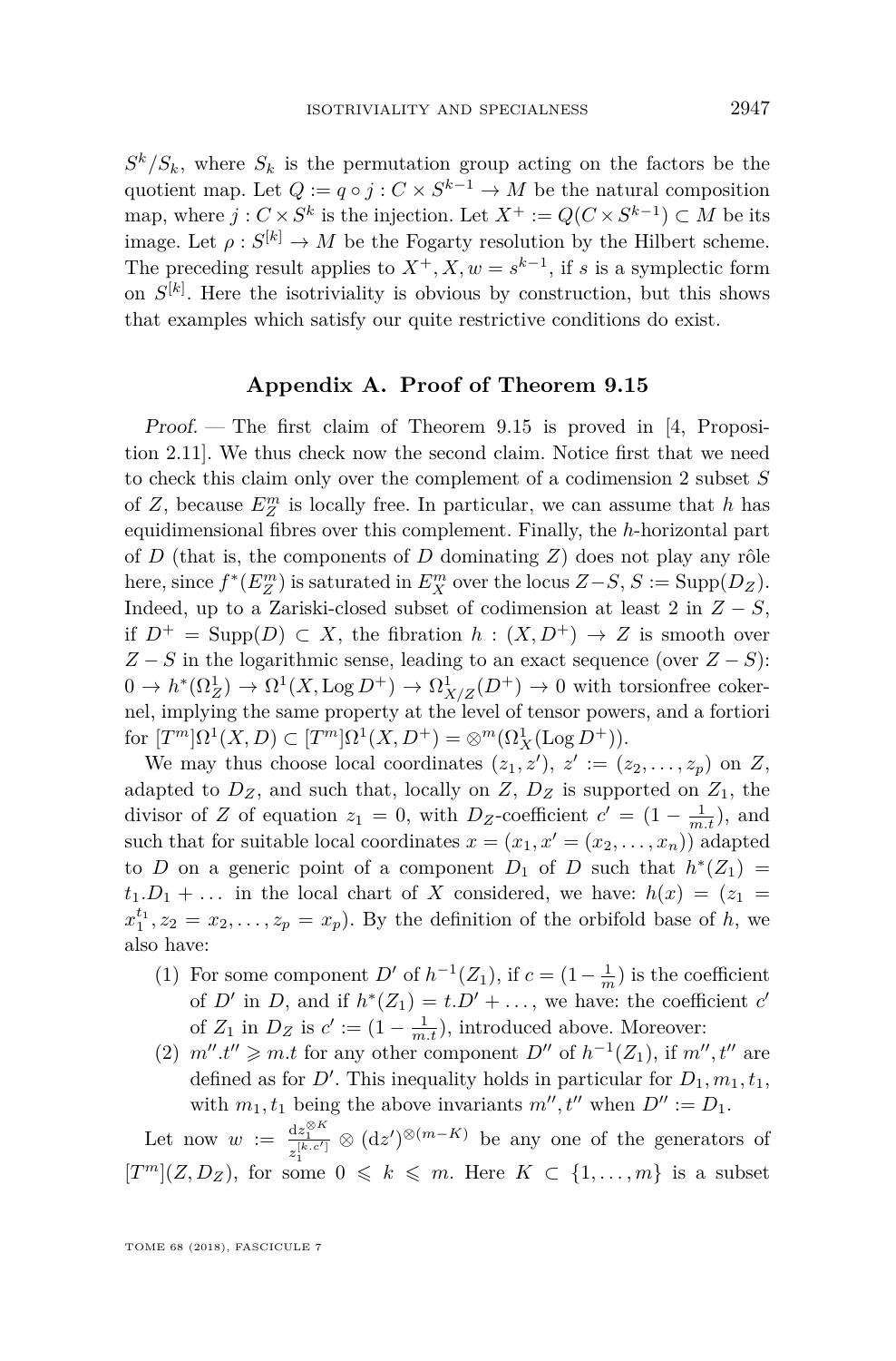of cardinality  $0 \leq k \leq m$ ,  $m - K$  its complement there, and  $dz_1^{\otimes K} \otimes$  $(\mathrm{d}z')$ <sup>⊗(*m*−*K*) means the tensor product  $\mathrm{d}z_{j_1} \otimes \cdots \otimes \mathrm{d}z_{j_m}$ , where  $j_h = 1$  if</sup> and only if  $h \in K$ , while  $j_h \in \{2, \ldots, n\}$  otherwise.

Computing, we get (up to a nonzero constant):

$$
h^*(w) = x_1^{t_1.(\lceil \frac{k}{m \cdot t} \rceil)} \cdot (\frac{\mathrm{d}x_1}{x_1})^{\otimes k} \cdot (\mathrm{d}x')^{\otimes (m-k)}.
$$

But  $[T^m](X, D)$  contains the  $\mathcal{O}_X$ -module  $W_X$  generated by:

$$
w_X := \frac{\mathrm{d}x_1^{\otimes k}}{x_1^{[k.c_1]}} \cdot (\mathrm{d}x')^{\otimes (m-k)} = x_1^{\lceil \frac{k}{m_1} \rceil} \cdot \left(\frac{\mathrm{d}x_1}{x_1}\right)^{\otimes k} \cdot (\mathrm{d}x')^{\otimes (m-k)}.
$$

The argument now mainly relies on the following elementary lemma, where  $[x]$ ,  $x \in \mathbb{R}$ , denotes the "round-up" of *x*, that is the smallest integer greater or equal to *x*. One also has:  $[x] = -[-x]$ , where  $[x]$  is the usual integral part:

<span id="page-26-0"></span>LEMMA A.1. — Let  $t > 0$  be an integer, and  $x \in \mathbb{R}$ . Then:

<span id="page-26-1"></span>(1)  $t \cdot \lceil \frac{x}{t} \rceil - \lceil x \rceil \in \{0, 1, \ldots, (t-1)\}.$ 

<span id="page-26-2"></span>Let  $t, t', m, m', x$  be positive real numbers, with  $t, t'$  integers. Then:

- $(2)$   $N := t'.\lceil \frac{x}{m \cdot t} \rceil \lceil \frac{x}{m'} \rceil \geq 0$  if  $m'.t' \geq m.t$ , and:
- <span id="page-26-3"></span> $(2')$   $N \in \{0, \ldots, (t'-1)\}$  if  $m.t = m'.t'.$

Proof.

 $(1). - \lceil \frac{x}{t} \rceil = \frac{x}{t} + \vartheta, \vartheta \in [0, 1[, \text{ thus } t.\lceil \frac{x}{t} \rceil = x + t.\vartheta. \text{ Also: } \lceil x \rceil = x +$  $(1). - \lceil \frac{x}{t} \rceil = \frac{x}{t} + \vartheta, \vartheta \in [0, 1[, \text{ thus } t.\lceil \frac{x}{t} \rceil = x + t.\vartheta. \text{ Also: } \lceil x \rceil = x +$  $\vartheta', \vartheta' \in [0, 1[$ . Thus:  $t \cdot \lceil \frac{x}{t} \rceil - \lceil x \rceil = t \cdot \vartheta - \vartheta' \in ]t, -1[$  being an integer, we get the first claim.

[\(2\)](#page-26-2).  $-t'.\lceil \frac{x}{m.t} \rceil = t'.\frac{x}{m.t} + \vartheta = \frac{m'.t'}{m.t} \cdot \frac{x}{m'} + \vartheta, \vartheta \in [0, 1[$ . Moreover:  $\lceil \frac{x}{m'} \rceil = \frac{x}{m'} + \vartheta', \vartheta' \in [0, 1[$ . Since  $N := t'.\lceil \frac{x}{m.t} \rceil - \lceil \frac{x}{m'} \rceil = (\frac{m'.t'}{m.t} - 1).\frac{x}{m'} + t'.\vartheta - \vartheta' \ge$  $t' \cdot \vartheta - \vartheta' > -1$  is an integer, it is non-negative, as asserted.

[\(2](#page-26-3)') follows from [\(1\)](#page-26-1), applied to  $t'$ ,  $x' := \frac{x}{m'}$ , in place of  $t, x$ , since:  $\frac{x}{m \cdot t} =$  $\frac{x}{m'.t'} = \frac{x'}{t'}$ t<sup> $\prime$ </sup> .

From Lemma [A.1,](#page-26-0) and since  $m_1.t_1 \geq m.t$ , we get that  $h^*(w) \in W_X$ , and that  $h^*(w) = x_1^{\tau} \cdot w_X$ , with  $\tau \in \{0, \ldots, (t_1 - 1)\}$  if  $m_1 \cdot t_1 = m \cdot t$ .

The support of  $h_*(h^*(E_Z^m)^{sat})/E_Z^m$  must then have support of codimension one contained in  $D_Z$ . Assume that  $Z_1$  for example is contained in this support. Then  $h_*(h^*(E_Z^m)^{\text{sat}})|_{Z_1} \subset E_Z^m(k.Z_1)$  for some minimal integer  $k \geq 0$ . We will show that  $k = 0$ , implying the claim. Assume  $k \geq 1$ , then  $h^*(E_2^m)$  vanishes at order  $\tau \geq t_1$  on the component  $D'$  of  $h^{-1}(Z_1)$ introduced above, contradicting the inequality  $\tau \leq (t_1 - 1)$  established in the previous lines.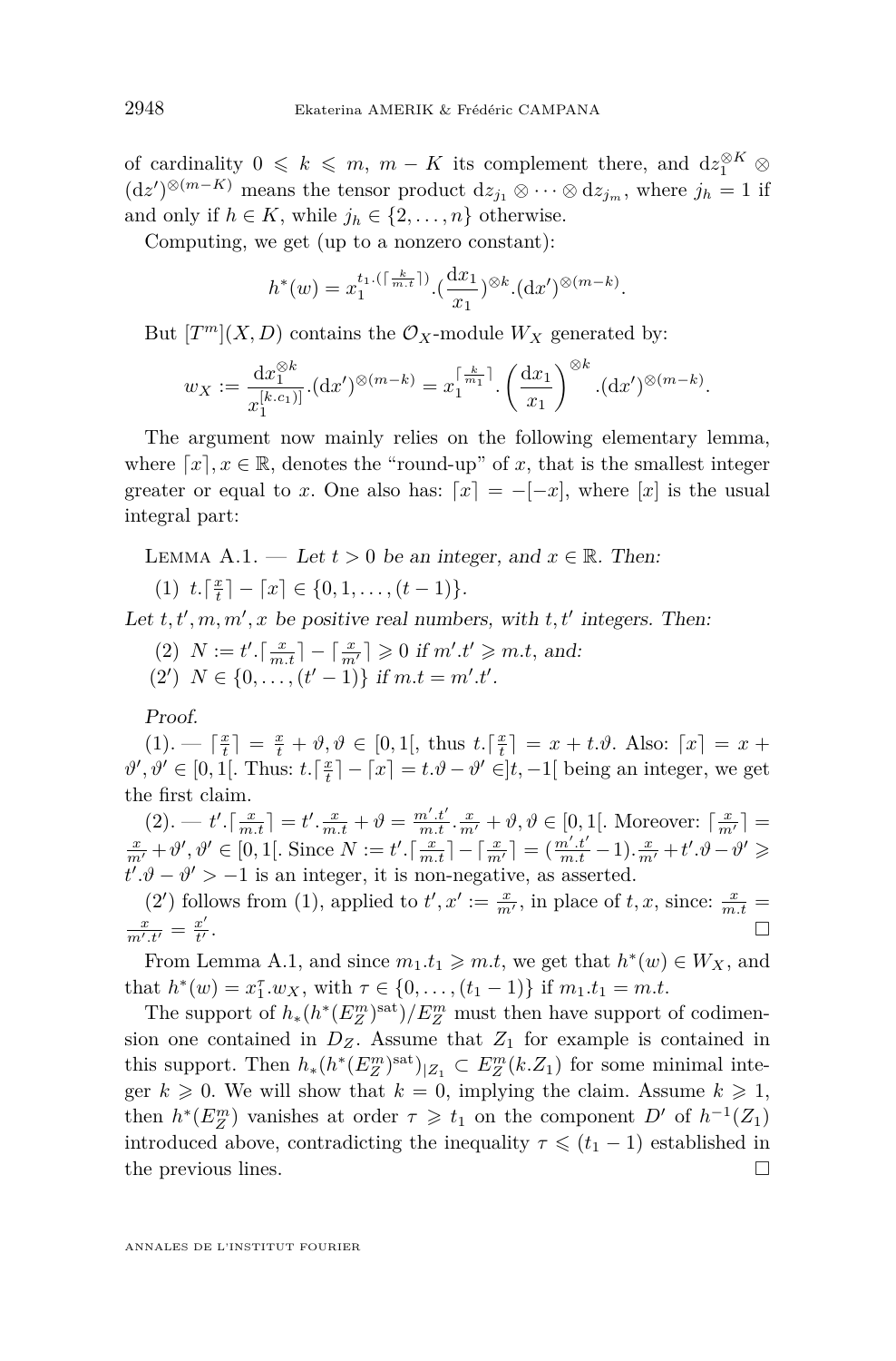#### BIBLIOGRAPHY

- <span id="page-27-14"></span>[1] E. AMERIK & F. CAMPANA, "Characteristic foliation on non-uniruled smooth divisors on hyperkähler manifolds", J. Lond. Math. Soc. **95** (2017), no. 1, p. 115-127.
- <span id="page-27-9"></span>[2] B. BERNDTSSON, M. PAUN & X. WANG, "Algebraic fibre spaces and curvature of higher direct image sheaves", <https://arxiv.org/abs/1704.02279>, 2017.
- <span id="page-27-17"></span>[3] F. Campana, "Orbifolds, special varieties and classification theory", Ann. Inst. Fourier **54** (2004), no. 3, p. 499-665.
- <span id="page-27-3"></span>[4] ——— , "Orbifoldes géométriques spéciales et classification biméromorphe des variétés Kählériennes compactes", J. Inst. Math. Jussieu **10** (2011), no. 4, p. 809-934.
- <span id="page-27-1"></span>[5] F. Campana & M. Păun, "Orbifold generic semi-positivity: an application to families of canonically polarized manifolds", Ann. Inst. Fourier **65** (2015), no. 2, p. 835- 861.
- <span id="page-27-2"></span>[6] ——— , "Foliations with positive slopes and birational stability of the orbifold cotangent bundles", <https://arxiv.org/abs/1508.02456>, 2017.
- <span id="page-27-7"></span>[7] B. Claudon, "Positivité du fibré cotangent logarithmique et Conjecture de Shafarevich–Viehweg", in Séminaire Bourbaki. Volume 2015/2016, Astérisque, vol. 390, Société Mathématique de France, 2015, p. 27-63.
- <span id="page-27-10"></span>[8] J.-P. Demailly, "On the Frobenius integrability of certain holomorphic p-forms", in Complex geometry, Springer, 2000, p. 93-98.
- <span id="page-27-11"></span>[9] R. EDWARDS, K. MILLETT & D. SULLIVAN, "Foliations with all leaves compact", Topology **26** (1977), p. 13-32.
- <span id="page-27-13"></span>[10] J.-M. Hwang & E. Viehweg, "Characteristic foliation on a hypersurface of general type in a projective symplectic manifold", Compos. Math. **146** (2010), no. 2, p. 497- 506.
- <span id="page-27-5"></span>[11] K. JABBUSCH  $&$  S. KEBEKUS, "Families over special base manifolds and a conjecture of Campana", Math. Z. **269** (2011), no. 3, p. 847-878.
- <span id="page-27-4"></span>[12] ——— , "Positive sheaves of differentials coming from coarse moduli spaces", Ann. Inst. Fourier **61** (2011), no. 6, p. 2277-2290.
- <span id="page-27-15"></span>[13] C. OKONEK, M. SCHNEIDER & H. SPINDLER, Vector Bundles on Complex Projective Spaces, Progress in Mathematics, vol. 3, Birkhäuser, 1980, vii+389 pages.
- <span id="page-27-12"></span>[14] J. V. PEREIRA, "Global stability for holomorphic foliations on Kähler manifolds", Qual. Theory Dyn. Syst. **2** (2001), no. 2, p. 381-384.
- <span id="page-27-8"></span>[15] M. POPA & C. SCHNELL, "Viehweg's hyperbolicity conjecture for families with maximal variation", Invent. Math. **208** (2017), no. 3, p. 677-713.
- <span id="page-27-6"></span>[16] B. TAJI, "The isotriviality of smooth families of canonically polarized manifolds over a special quasi-projective base", Compos. Math. **152** (2016), no. 7, p. 1421-1434.
- <span id="page-27-16"></span>[17] E. Viehweg, Quasi-projective moduli for polarized manifolds, Ergebnisse der Mathematik und ihrer Grenzgebiete. 3. Folge., vol. 30, Springer, 1995, viii+320 pages.
- <span id="page-27-0"></span>[18] E. Viehweg & K. Zuo, Base spaces of non-isotrivial families of minimal models, Springer, 2002, 279-328 pages.

Ekaterina AMERIK Université Paris-Sud Laboratoire de Mathématiques d'Orsay 91405 Orsay (France) and National Research University Higher School of Economics